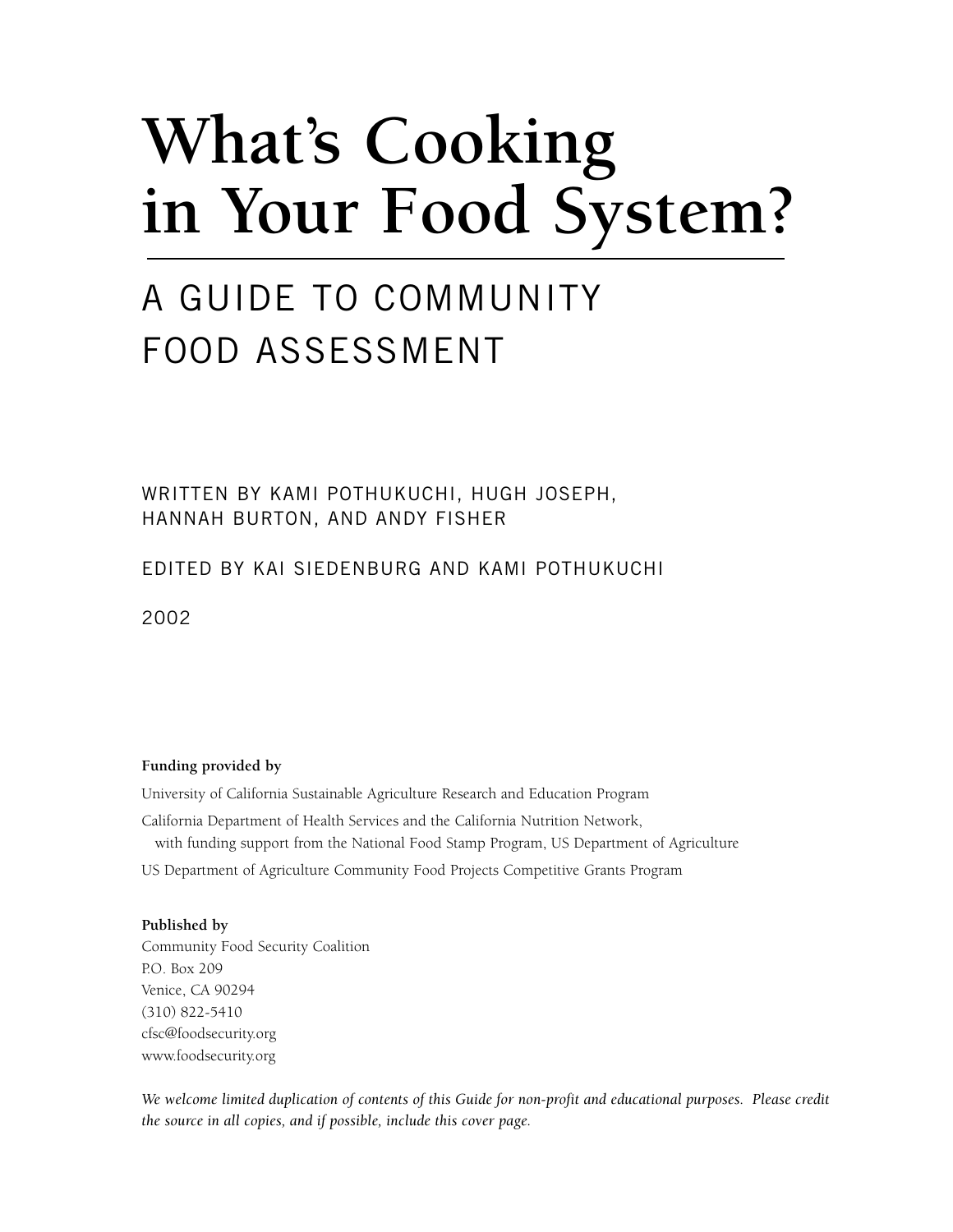

**Table of Contents**

| <b>Preface</b> |                                                                                                                                                                                                           | 1                                                        |
|----------------|-----------------------------------------------------------------------------------------------------------------------------------------------------------------------------------------------------------|----------------------------------------------------------|
|                | <b>Chapter 1: Communities and Food</b><br>1. What's Wrong With the Current Food System?<br>2. The Community Food Security Movement<br>3. Community Food Assessments as a Tool for Community Food Security | 3<br>$\mathfrak{Z}$<br>$\mathfrak I$<br>$\boldsymbol{6}$ |
|                | 4. Overview of the Contents of This Guide                                                                                                                                                                 | 8                                                        |
|                | <b>Chapter 2: Defining Community Food Assessment: Elements and Purposes</b>                                                                                                                               | 11                                                       |
|                | 1. Key Elements of a Community Food Assessment<br>2. Why Do a Community Food Assessment?                                                                                                                  | 11<br>16                                                 |
|                | <b>Chapter 3: Community Food Assessment Case Studies</b>                                                                                                                                                  | 21                                                       |
|                | 1. Introduction                                                                                                                                                                                           | 21                                                       |
|                | 2. Community Food Assessment Case Studies                                                                                                                                                                 | 22                                                       |
|                | Austin, Texas                                                                                                                                                                                             | 22                                                       |
|                | Berkeley, California                                                                                                                                                                                      | 24                                                       |
|                | Detroit, Michigan                                                                                                                                                                                         | 25                                                       |
|                | Los Angeles, California<br>Madison, Wisconsin                                                                                                                                                             | 27<br>28                                                 |
|                | Milwaukee, Wisconsin                                                                                                                                                                                      | 30                                                       |
|                | North Country Region, New York                                                                                                                                                                            | 32                                                       |
|                | San Francisco, California                                                                                                                                                                                 | 33                                                       |
|                | Somerville, Massachusetts                                                                                                                                                                                 | 36                                                       |
|                | <b>Chapter 4: Planning Your Community Food Assessment</b>                                                                                                                                                 | 41                                                       |
|                | 1. Getting Your Assessment Team Together                                                                                                                                                                  | 41                                                       |
|                | 2. Clarifying Assessment Goals, Interests, and Decision Processes                                                                                                                                         | 46                                                       |
|                | 3. Planning the Assessment Budget and Mobilizing Resources                                                                                                                                                | 50                                                       |
|                | 4. Planning the Assessment Research                                                                                                                                                                       | 52                                                       |
|                | 5. Planning for the Use and Evaluation of Your Assessment                                                                                                                                                 | 56                                                       |
|                | Chapter 5: Designing and Doing the Assessment Research                                                                                                                                                    | 59                                                       |
|                | 1. Mapping Out Your Research Questions                                                                                                                                                                    | 59                                                       |
|                | 2. Translating Questions Into Indicators                                                                                                                                                                  | 62                                                       |
|                | 3. Using Primary and Secondary Sources of Data                                                                                                                                                            | 66                                                       |
|                | 4. A Brief Overview of Research Methods                                                                                                                                                                   | 68                                                       |
|                | 5. Some Considerations in Ensuring Quality Research                                                                                                                                                       | 69<br>70                                                 |
|                | 6. Community Participation in Research<br>7. Assessing Food Access in Your Community: An Illustration                                                                                                     | 71                                                       |
| Chapter 6:     | <b>Putting Your Community Food Assessment to Work</b>                                                                                                                                                     | 77                                                       |
|                | 1. Disseminating Your Assessment's Findings                                                                                                                                                               | 77                                                       |
|                | 2. Putting Your Assessment to Work                                                                                                                                                                        | 82                                                       |

### **Appendices 86**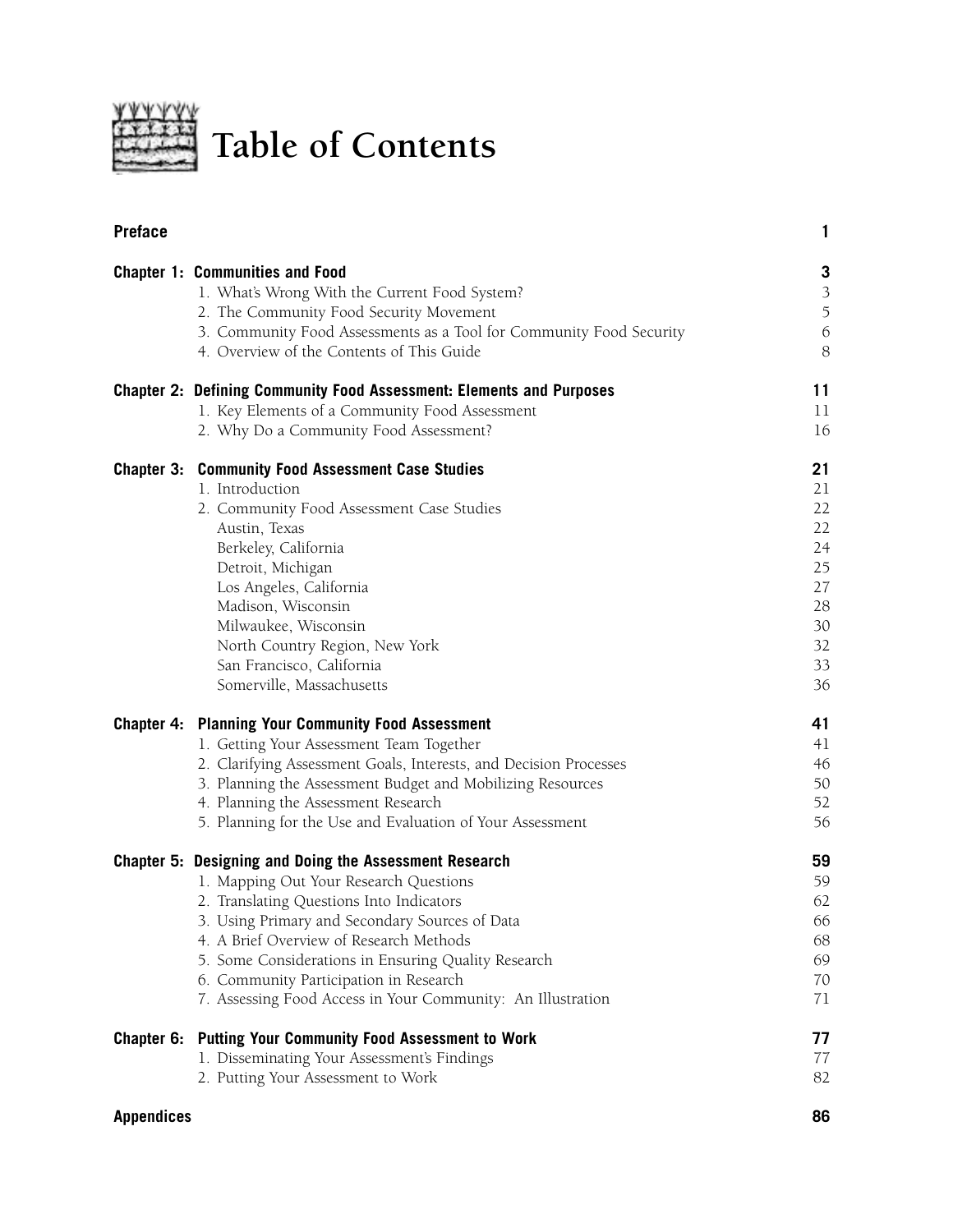

# **1. Introduction**

This chapter highlights examples of Community Food Assessments conducted in nine communities nationwide between 1992 and 2001. Each case study briefly describes the background, goals, actors, process, resources, and outcomes for that assessment. These cases illustrate some of the different ways that groups have shaped assessments to address local concerns and resources, and provide a sense of the flexibility and power of the Community Food Assessment approach for understanding and acting on local food issues.

For simplicity, we have applied the term Community Food Assessments to this collection of case studies, but the groups who implemented them have taken various approaches and used different terms to describe their assessments. The overall approach to Community Food Assessment conveyed in this Guide is generally informed by the work of the case study groups, but it is not based on one particular model. Although the cases include most of the elements of an assessment presented in Chapter 2, not all of them include all these elements. For example, the case studies involve varying degrees of community participation in the planning and implementation of the assessment, while this Guide encourages an approach that integrates substantial community participation.

Community Food Assessment is a relatively new field, and the approach is still being developed. We present these case studies not with the idea that they are perfect models to be replicated. Rather, we present them as examples of valuable and pioneering work, with the understanding that it is important for us to learn from each others' experiences, especially in a young field like Community Food Assessment. We encourage you to share the stories and lessons from your assessment, to continue this learning process.

| <b>Communities Addressed by Case Studies</b> |                                                                                              |                                                  |  |  |  |
|----------------------------------------------|----------------------------------------------------------------------------------------------|--------------------------------------------------|--|--|--|
| <b>Case Study</b>                            | <b>Assessment Area</b>                                                                       | <b>Population of Study Area</b>                  |  |  |  |
| Austin                                       | East Austin, Texas                                                                           | East Austin: 24,000                              |  |  |  |
| <b>Berkeley</b>                              | West and South Berkeley, California                                                          | West and South Berkeley:<br>approximately 35,000 |  |  |  |
| Detroit                                      | City of Detroit; Southeastern<br>Michigan region (six counties); and<br>Michigan at large    | Detroit: 970,000                                 |  |  |  |
| Los Angeles                                  | South Central Los Angeles, California                                                        | South Central LA: 53,000                         |  |  |  |
| Madison/Dane County                          | City of Madison, Wisconsin, and Surrounding Area                                             | City of Madison: 207,000;<br>County: 400,000     |  |  |  |
| Milwaukee                                    | Near-north and near-south sides of the city<br>of Milwaukee, Wisconsin; and Milwaukee County | Milwaukee: 959,275                               |  |  |  |
| The North Country                            | Jefferson, Lewis, St. Lawrence, Franklin, Clinton,<br>and Essex Counties of New York state   | Six-county area: approximately<br>431,000        |  |  |  |
| San Francisco                                | Southeast San Francisco, California-<br>Bayview Hunters Point neighborhood                   | Bayview Hunters Point: 34,000                    |  |  |  |
| Somerville                                   | Somerville, Massachusetts                                                                    | Somerville: 77,500                               |  |  |  |

*This information was derived from surveys completed by case study contacts.*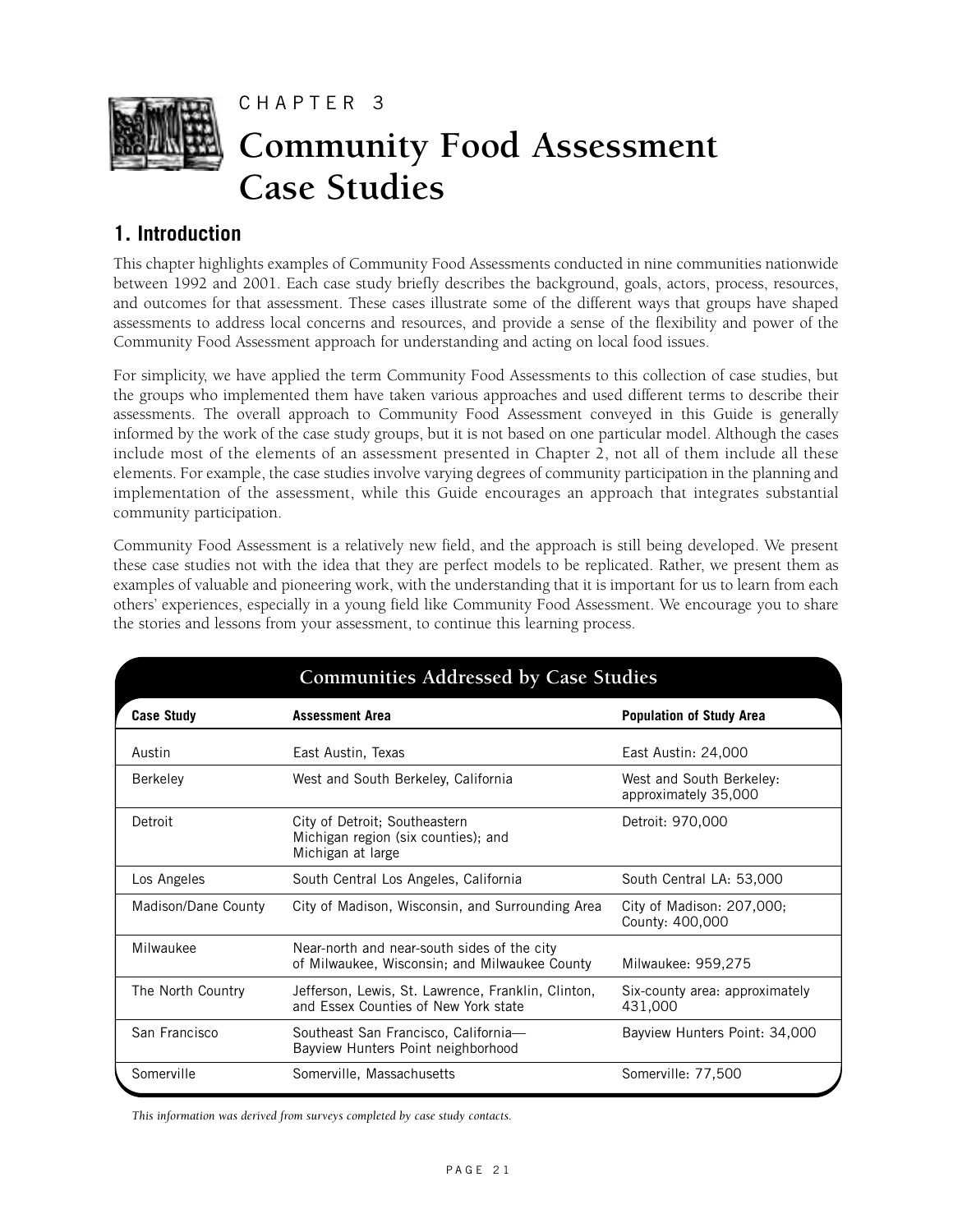In this chapter and elsewhere, tables and charts with summary information derived from these case studies are included. These tables provide an overview of the communities, participants, funding sources, and research questions for these assessments. We developed these tables based on information provided by case study contacts. They are meant to be illustrative, rather than an exhaustive representation of each assessment's characteristics.

# **2. Community Food Assessment Case Studies**

# \* AUSTIN, TEXAS

Access Denied: An Analysis of Food Access in East Austin

East Austin is an inner-city community of about 24,000 people, primarily Hispanic and African-American. The area covers about six square miles, and encompasses strong neighborhoods and well-established minorityowned businesses. However, poverty and diet-related diseases are widespread.

In 1994, the Sustainable Food Center (SFC) initiated a study of food access in East Austin, with the goals of raising awareness and forming a food policy council to help address food access issues. SFC is a non-profit organization that works to develop sustainable food systems through local, state, and national initiatives. The study was planned and implemented over a period of eight months by SFC's then-Director, Kate Fitzgerald, and VISTA volunteer Jon Schragg with the support of the SFC board of directors. The Eastside Advisory Board, a group of community stakeholders, also provided project guidance.

Key project expenses included staff time and printing for the report. SFC paid for the study through their core funds, plus federal government support for the VISTA volunteer's salary. SFC requested donations to help cover printing costs for the report.

Extensive community input was gathered through interviews with over 200 residents. The SFC staff were both bilingual and lived in the neighborhood, and they made it a high priority to gather information in ways that would build trust and yield meaningful responses. They conducted extensive community outreach designed to engage residents in settings in which the residents felt comfortable. The staff worked through trusted community leaders who would introduce them and encourage community members to talk to them. (Of all the people they asked to help in this way, everyone agreed.) Outreach was conducted at churches, health clinics, elementary schools, public housing, neighborhood associations, grocery stores, farmers' markets, restaurants, bus stops, and by going door to door.

In these interviews, SFC staff focused on engaging community members in a conversation to identify their concerns about the local food system, and recorded notes afterward. SFC staff felt that these informal conversations conducted by local residents were more effective at soliciting honest responses than a survey administered by an outsider would have been.

In addition to these interviews, the project also analyzed census data and conducted detailed surveys at neighborhood grocery and convenience stores. The researchers compared selection and prices in East Austin with stores outside the neighborhood. Like similar studies in other cities, these surveys demonstrated that lowincome East Austin residents generally paid higher prices and had a narrower selection of groceries available than people in other parts of the city.

The Austin study was conducted with modest resources by people who had a solid base in the community, and using methods that were sensitive to the community context. They successfully built on these strengths to create an accurate and compelling picture of food access that generated impressive outcomes.

The assessment results were published in a 1995 report titled Access Denied: *An Analysis of Problems Facing East Austin Residents in Their Attempts to Obtain Affordable, Nutritious Food1 .* The report proposed that a food policy council be established to address these problems, and recommended practical solutions for improving food access in East Austin. About 2,000 copies were distributed.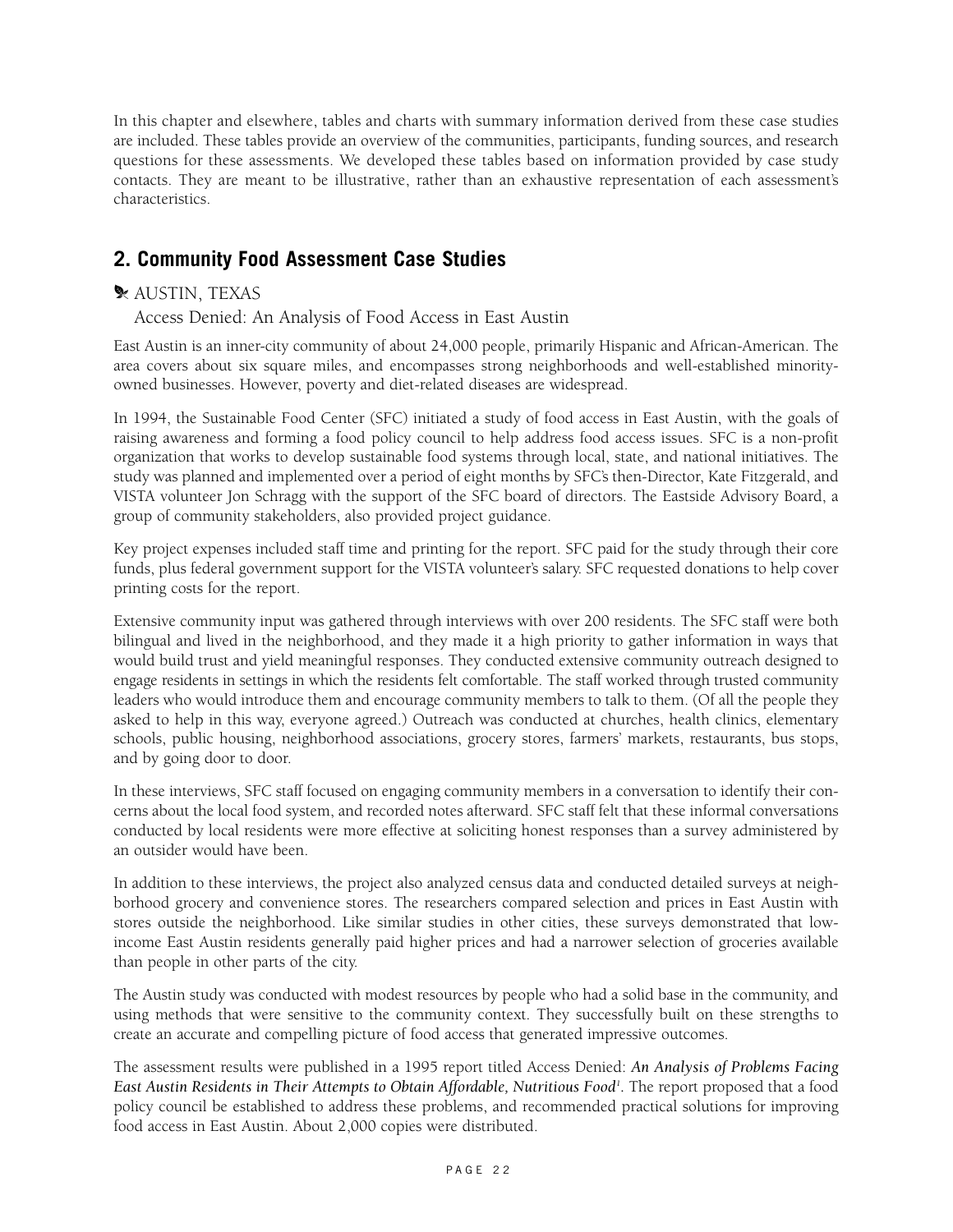# **Case Study Sponsoring Organizations** Austin – Sustainable Food Center Berkeley – San Francisco State University – Northern California Food Systems Alliance Detroit – Department of Urban Planning, Wayne State University – Hunger Action Coalition of Michigan Los Angeles – Department of Urban Planning, University of California Los Angeles – The Southern California Interfaith Hunger Coalition Madison/ – Madison Food System Project Dane County – Department of Urban and Regional Planning, University of Wisconsin-Madison Milwaukee – Hunger Task Force of Milwaukee – Center for Urban Initiatives and Research, University of Wisconsin-Milwaukee – Wisconsin Food System Partnership The North Country – Division of Nutritional Sciences, Cornell University – The New York State Department of the State – New York State Community Action Association – Cornell Cooperative Extension San Francisco – San Francisco Department of Public Health – San Francisco League of Urban Gardeners – Literacy for Environmental Justice Somerville **Example 19 - Friedman School of Nutrition Science and Policy, Tufts University** – Massachusetts Health Research Institute **Sponsoring Organizations for Case Studies**

*This information was derived from surveys completed by case study contacts.* 

Other outcomes include:

- ◗ A new bus route that provided transportation from the Eastside to the two biggest supermarkets
- ◗ Legislation that allows state land to be used free of charge for community gardens or farmers' markets
- ◗ Complete renovation of a grocery store in the neighborhood.
- ◗ Increased awareness about food access
- ◗ Establishment of a food policy council with in-kind support from the city and county

#### **For more information, contact:**

Sustainable Food Center PO Box 13323 Austin, TX 78711 512-236-0074

#### **Copies of the assessment report are available from:**

http://www.main.org/sfc/access\_denied/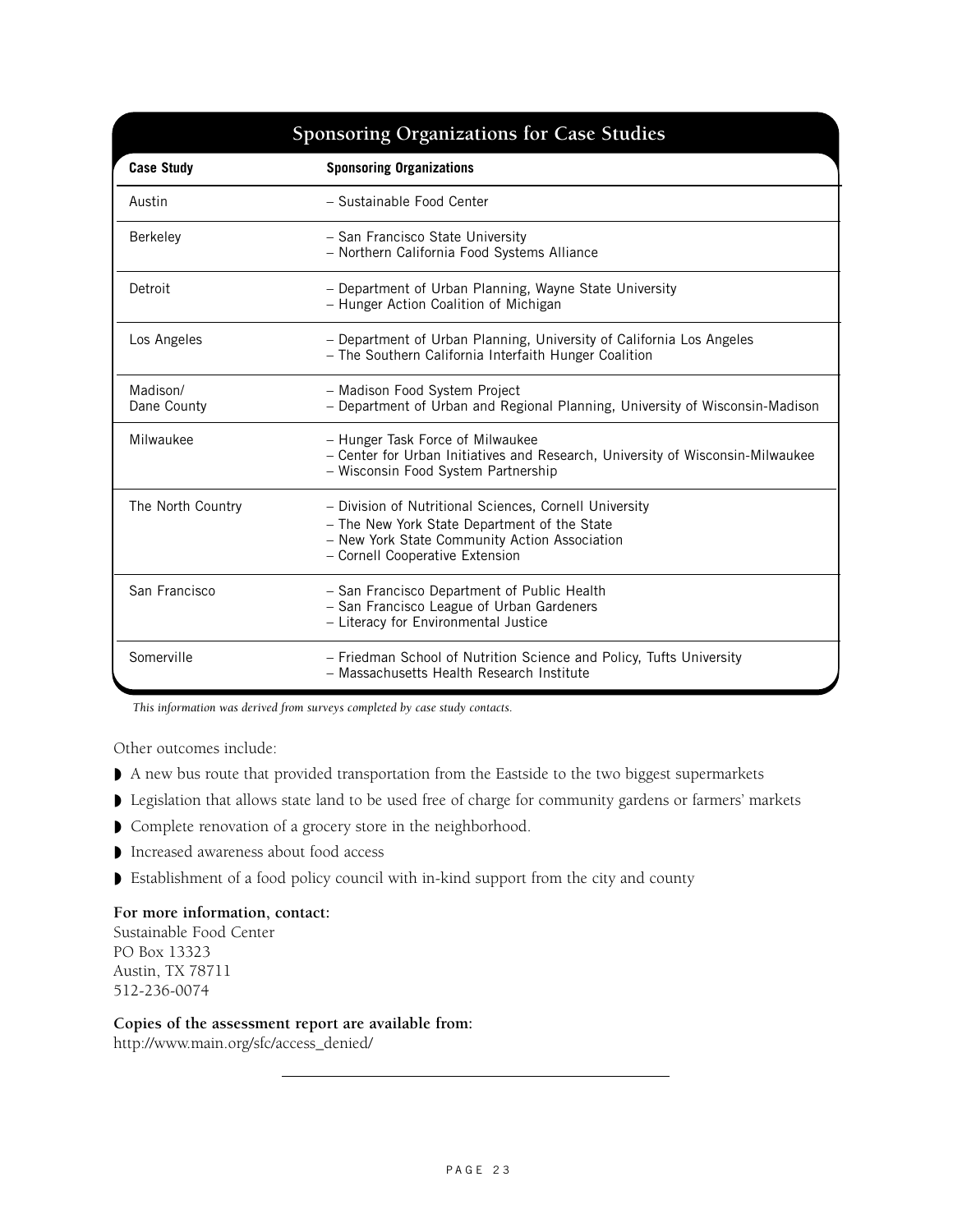# **\* BERKELEY, CALIFORNIA**

#### Berkeley Community Food Assessment

The city of Berkeley is located just a few hours' drive from the heart of California's legendary agricultural sector. Yet Berkeley residents are subject to some of the same challenges faced by municipalities across the country inadequate retail service in poorer neighborhoods, a financially struggling school food system, and food "education" dominated by TV ads. At the same time, Berkeley is home to exciting pilot initiatives to foster sustainability, nutritional health, and equity in the food system.

Between 1998 and 2001, members of the Northern California Food Systems Alliance and faculty from San Francisco State University came together with a committed group of community organizations to take fresh look at how to link local farmers and urban consumers. They wrote a report that chronicles and analyzes Berkeley's efforts to build a healthy and equitable food system, titled *Good Farming, Healthy Communities: Strengthening Sustainable Agriculture Sectors and Local Food Systems <sup>2</sup> .*

The report focused on five sectors of the Berkeley food system in which organizations were working to create change, and identified the kinds of projects these organizations were pursuing (in parentheses):

- 1. The food production sector (cooperative ownership, marketing strategies for family farms, and land trusts)
- 2. The retail food sector (direct marketing, inner-city greening projects, neighborhood markets)
- 3. Urban agriculture (mini-farms, community gardens, agricultural research)
- 4. The role of educational institutions (farm-to-school, community nutrition education, and communitydriven urban agricultural research)
- 5. Public policy (advisory groups, public health, coalitions between green space and housing advocates)

The major sponsors of the project were the Northern California Food Systems Alliance, the San Francisco Foundation, and San Francisco State University. The principal leadership came from Raquel Pinderhughes, a professor at the university, with graduate student research assistance. The project was closely tied to communitybased organizations such as the Ecology Center, the Berkeley Farmers' Market, the Berkeley Food Policy Council, and Berkeley Youth Alternatives. Five members from participating organizations formed a Community Advisory Board, which served as the steering committee for the project. Researchers working on the project and the Community Advisory Board held regular meetings and strategy sessions.

Community activists and residents were integral to the project. Community participation was generated through information sharing between local councils, neighborhood projects, and non-profit organizations at meetings and through involvement in project activities. Local high school students were trained in data collection. Further community input came from interviews and surveys of business owners, school children, farmers, market coordinators, and emergency food system staff.

The direct funding for the assessment consisted of two grants of \$25,000 each, from the San Francisco Foundation and California Urban Environmental Research and Action Center. In-kind donations were valued at \$100,000 and included the lead investigator's time, the research work of university students, the voluntary efforts of Community Advisory Board members, and additional guidance from other members of the community.

In addition to the above-mentioned report, outcomes from the Berkeley Community Food Assessment include:

- Formalized collaboration between the Berkeley Food Policy Council, farmers' markets, community-based organizations, and the Berkeley Youth Alternatives project
- Linkages between local growers and Berkeley school cafeterias
- Survey instruments provided for inclusion in the *Community Food Security Assessment Toolkit3* recently published by USDA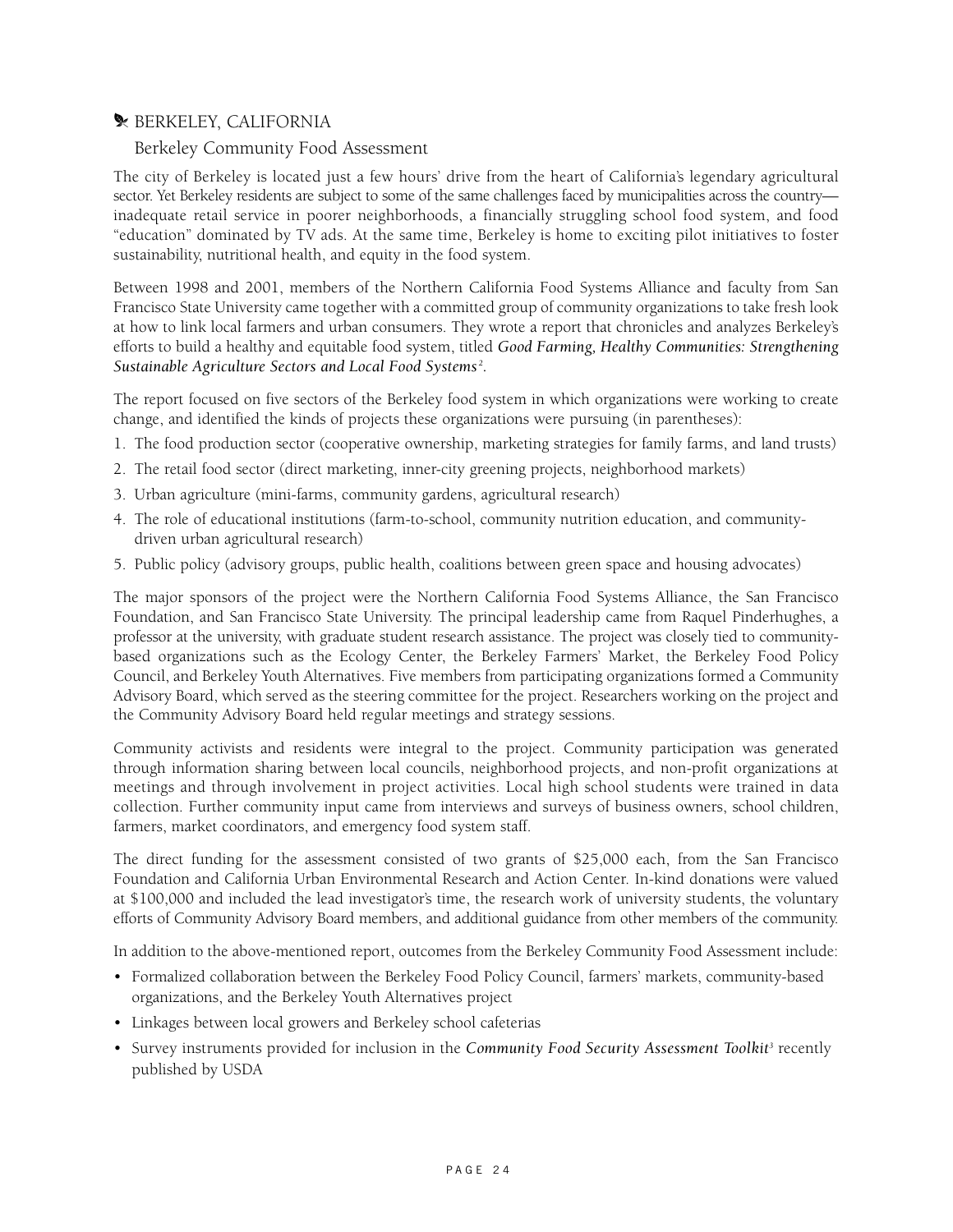**For more information, contact:**  Josh Miner Department of Environmental Science, Policy and Management, UC Berkeley 510-643-0541 jminer@nature.edu

**Copies of the assessment report are not available at this writing.**

#### **WETROIT, MICHIGAN**

The Detroit Food System Assessment

Detroit is home to many individuals and organizations working in low-income communities to increase access to fresh, nutritious, and culturally appropriate choices in food. However, when this study began in the late 1990s, these were disparate efforts without common goals, a broadly shared knowledge base, or a conceptual framework for action. Wayne State University Professor Kami Pothukuchi initiated the Detroit Food System Assessment to bring community food security concepts and systematic research into a community-based discussion that was already underway. The form of the assessment was shaped by discussions with representatives from the Hunger Action Coalition and other organizations that participated in the planning process to create the Detroit Food Security Council, but it was completed almost entirely within the university.

The goals of the assessment were to:

- 1. Develop a handbook of basic information about Detroit's food system to support actions and policies that foster community food security
- 2. Demonstrate how university faculty could partner with community members to conduct research on local issues

Wayne State University provided cash and in-kind support by funding Kami Pothukuchi's time and a student assistant to work on the study over two summers. Although community organizations were supportive, their efforts were not yet developed to the level of raising funds for systematic assessment work. Hence the assessment progressed more slowly than some others, developing over multiple cycles of initial assessment, community presentations of findings, discussion of further research questions, and additional research. Community partners played key roles in brainstorming research questions, identifying data sources, networking with key informants, helping build support for the assessment, and planning for program development based on the assessment's findings.

The initial assessment (conducted in 1999) was organized into sections based on links between food and the community goals of health, community economic development, and neighborhood revitalization. Initial presentations were made in community forums to provide an overview of basic statistics, and a more detailed assessment program emerged from the ensuing discussions. The report expanded to include sections on hunger and food insecurity, regional farmland, and small pilot studies that would provide more qualitative glimpses of the area's food system. For example, one pilot study examined the availability of a healthy basket of food in stores in an especially underserved neighborhood, while another documented the benefits of a youth nutrition garden in a Latino neighborhood.

The assessment was not the product of a systematic planning process of one organization or coalition; instead it emerged from an ongoing set of relationships that increased in size and complexity over time. Accordingly, local organizations use it as they see fit, to educate new members about Detroit's food system, to tell the story of the organizing efforts, and to raise more complex questions about unexplored issues. Because the assessment was initiated and carried out by a university faculty member, many of the outcomes are university-related.

The report on the Detroit Food System Assessment is still being finalized at this writing. The assessment has contributed to the following outcomes: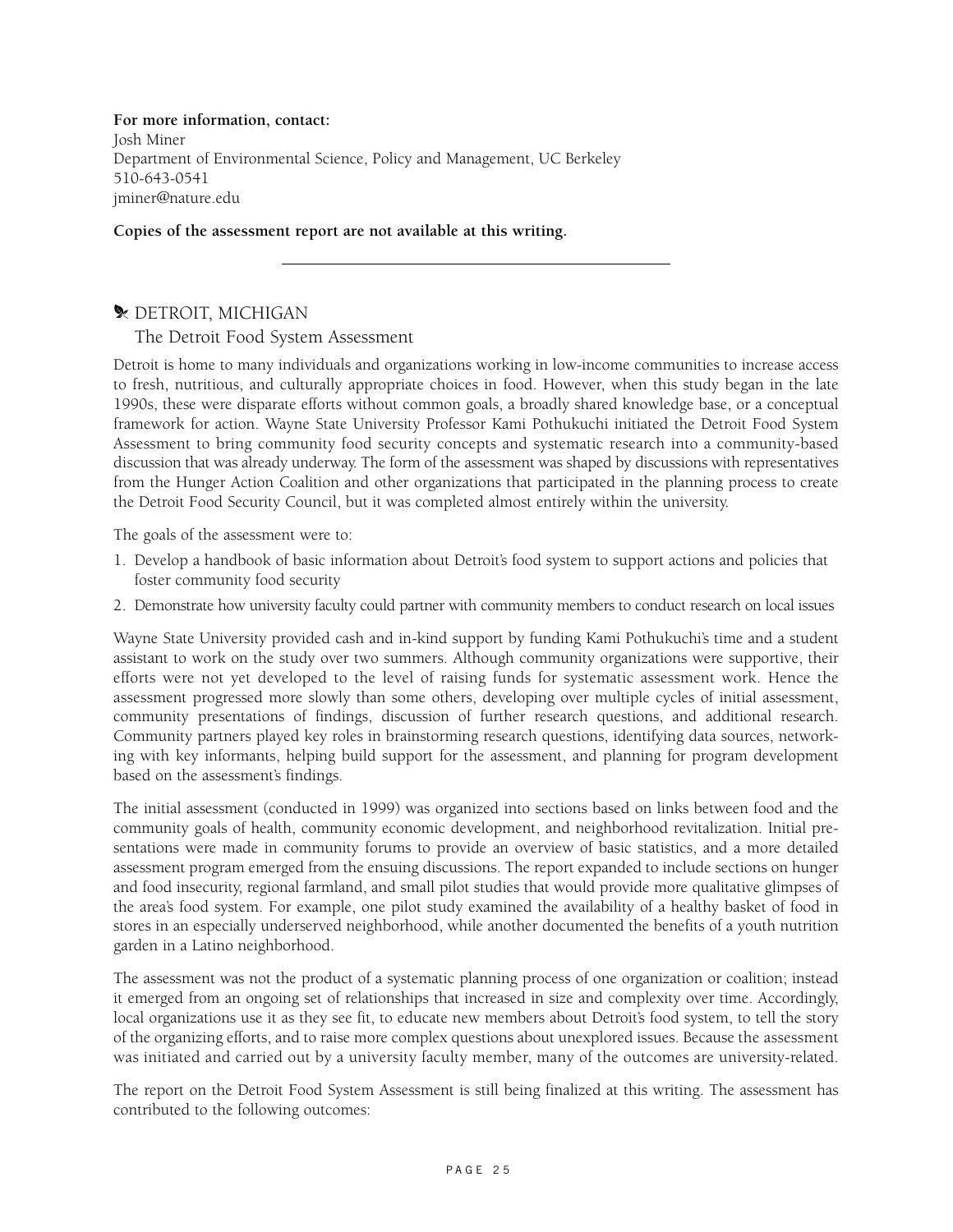# **Hunger and Food Insecurity in Detroit**

| Household food security status by household type and race in Northwest Detroit, 1997                                                            |                                |                        |                              |                    |                                                   |                    |                                                        |                    |                                               |
|-------------------------------------------------------------------------------------------------------------------------------------------------|--------------------------------|------------------------|------------------------------|--------------------|---------------------------------------------------|--------------------|--------------------------------------------------------|--------------------|-----------------------------------------------|
| <b>Household food</b><br>security status                                                                                                        | Total<br><b>House</b><br>holds |                        | Food<br><b>Secure</b>        |                    | <b>Food</b><br>insecure,<br>hunger<br>not evident |                    | <b>Food</b><br>insecure,<br>moderate<br>hunger evident |                    | Food<br>insecure,<br>severe<br>hunger evident |
| ALL HOUSEHOLDS                                                                                                                                  |                                | No.                    | %                            | No.                | $\%$                                              | No.                | $\%$                                                   | No.                | %                                             |
| All household types<br>Households w/children<br>under age 18<br>Households w/elderly,<br>no children<br>Households w/no elderly,<br>no children | 352<br>210<br>63<br>77         | 217<br>108<br>51<br>57 | 61.6<br>51.4<br>81.0<br>74.0 | 35<br>23<br>3<br>9 | 9.9<br>11.0<br>4.8<br>11.7                        | 79<br>65<br>5<br>8 | 22.4<br>31.0<br>7.9<br>10.4                            | 21<br>14<br>4<br>3 | 6.0<br>6.7<br>6.3<br>3.9                      |
| <b>BY RACE</b>                                                                                                                                  |                                |                        |                              |                    |                                                   |                    |                                                        |                    |                                               |
| All Black households<br>All White households<br>All other race households                                                                       | 309<br>21<br>19                | 191<br>11<br>12        | 61.8<br>52.4<br>63.2         | 29<br>3<br>3       | 9.4<br>14.3<br>15.8                               | 71<br>5<br>3       | 23.0<br>23.8<br>15.8                                   | 18<br>2<br>1       | 5.8<br>9.5<br>5.3                             |

*Source: Pothukuchi, 2002.4*

The table reports on household food security status in a Northwest Detroit neighborhood, derived from a survey of 352 households selected randomly. It identifies four categories of food security status and helps compare between different types of households and racial groups. In this neighborhood, nearly four out of 10 households are food insecure with varying degrees of hunger evident.

- ◗ The formation of the Detroit Food Security Council, consisting of representatives from many area organizations, private sector groups, and public agencies, including Hunger Action Coalition, Michigan Coalition of Black Farmers, Michigan Department of Agriculture, Michigan Neighborhood Partnership, and Detroiters Working for Environmental Justice
- ◗ A firm basis for university-community collaboration on food system research and program development, with collaborations related to a youth nutrition garden, grocery store investigation, the Community Food Projects (CFP) grant process, etc.
- ◗ At least two CFP proposals from area organizations and numerous other grant proposals written by organizations and partnerships
- ◗ Efforts to inform city agencies and local policy makers on specific issues such as the links between food and land use and economic development planning, and local advocacy to improve allocation of public land for urban agriculture initiatives
- ◗ Greater interest among university students, faculty, and administrators in community food issues and related university-community partnerships

#### **For more information, contact:**

Kami Pothukuchi, Ph.D. Department of Geography and Urban Planning, Wayne State University 225 State Hall Detroit, MI 48202 313-577-4296 k.pothukuchi@wayne.edu

#### **Copies of the assessment report will be available from Professor Pothukuchi starting December 2002.**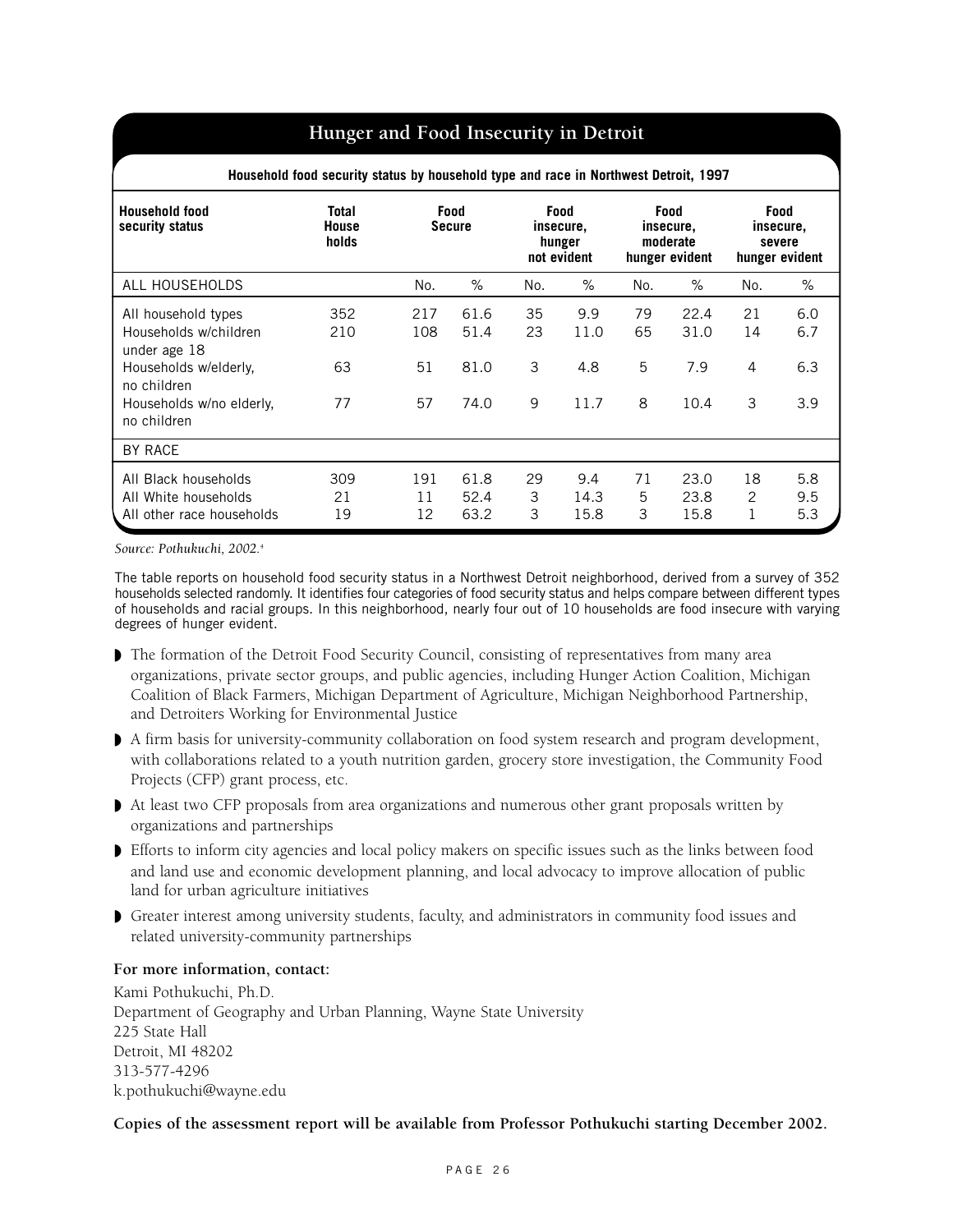# **X** LOS ANGELES, CALIFORNIA

#### Seeds of Change Food System Assessment

In 1992, Los Angeles emerged from a period of civil unrest that had wreaked economic and social havoc on the city. Los Angeles faced serious food security problems, including significant levels of hunger, inadequate government support programs, and an overwhelmed emergency food network. These problems were made worse by the lack of basic infrastructure in the inner city, where there were few supermarkets, generally high food prices, limited public transportation options, and no integrated policy framework to address these problems.

Researchers at the University of California Los Angeles (UCLA) Department of Architecture and Urban Planning and the Southern California Interfaith Hunger Coalition (IHC), a nonprofit advocacy and education organization, joined forces to undertake a comprehensive study of a low-income community of color in South Central LA.

The purposes of the study, called Seeds of Change, were to:

- 1. Evaluate problems of food security in the inner city, in both local and national contexts
- 2. Describe and assess the adequacy of the federal government's response to these problems
- 3. Analyze how the structure of the food industry has contributed to food insecurity
- 4. Identify and evaluate community-based strategies for change
- 5. Propose a framework for food security planning that is equitable, economically efficient, and environmentally sound

The Seeds of Change project was carried out with no cash budget, but with major in-kind support, especially from UCLA. Six principal researchers, two supervisors, and more than a dozen research assistants participated in the year-long study (1992-1993). Collaborators and non-profit groups contributed additional in-kind support, and students covered the cost of mileage and telephone calls.

The researchers divided the project into three areas: local, regional, and state/national. The local study included a telephone survey; extensive demographic, land use, and spatial analysis using GIS (Geographic Information Systems) software; a profile of food outlets; and a comparative price survey at outlets in the case study area and two suburban communities. Community members participated through a series of household surveys, market surveys, and interviews.

At the regional level, the researchers conducted surveys of consumers and growers at farmers' markets, interviewed low-income community gardeners, reviewed policy and agency activities, examined the structure of the food system from grower to grocery store, surveyed land use and transportation routes, and conducted comparative demographic analysis. At the state and national level, the study gathered data on existing food support programs, examined food policy council initiatives, and analyzed trends of the supermarket industry over the past several decades.

The research from the project was compiled and published as *Seeds of Change: Strategies for Food Security for the Inner City5* . Other outcomes included:

- ◗ Formation of the LA Community Food Security Network and the LA Food Security and Hunger Partnership (a food policy council)
- ◗ Further growth of community gardens and farmers' markets, and increased food stamp outreach at farmers' markets
- ◗ Examples and inspiration that helped spark food assessments in other cities
- ◗ Increased awareness that catalyzed the movement for food security in the United States, including establishment of the Community Food Security Coalition in 1994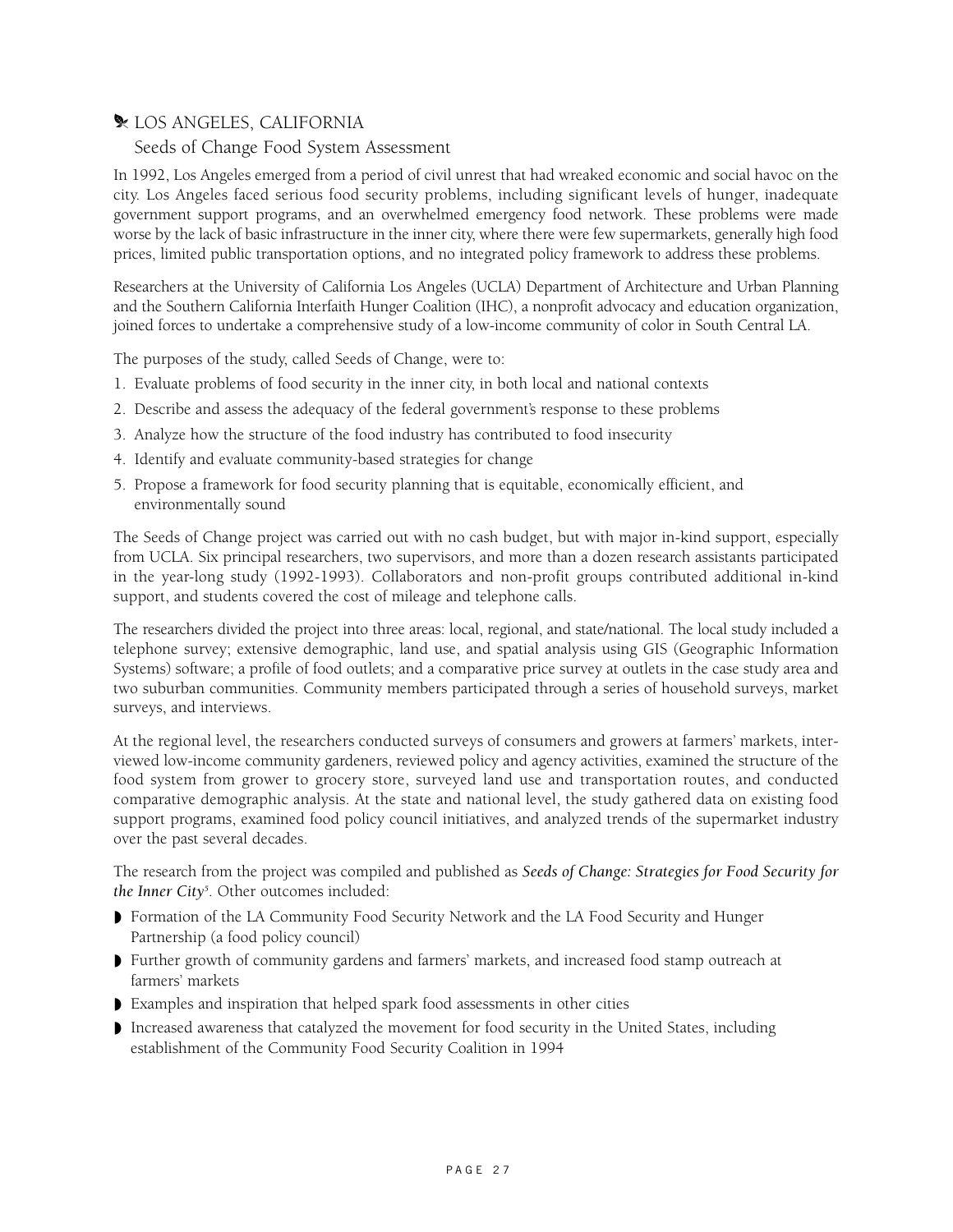#### **For more information, contact:**

Andy Fisher, Executive Director Community Food Security Coalition PO Box 209 Venice, CA 90294 310-822-5410 asfisher@aol.com

#### **Copies of the assessment report are available from:**

http://www.foodsecurity.org/pubs.html

# **\* MADISON, WISCONSIN**

#### Madison / Dane County Food System Assessment

Fertile Ground: Planning for the Madison / Dane County Food System<sup>6</sup> was the result of a 1997 planning workshop for graduate students in the University of Wisconsin-Madison Department of Urban and Regional Planning (URPL). Students and faculty members took on this project because they believed that the state of the food system could act as a barometer of the well-being of the community. The goals of the study were:

- 1. To develop a better understanding of the food system in Madison/Dane County
- 2. To build strategies for improving food security
- 3. To establish university/community partnerships

The class described the conventional food system in Dane County, evaluated how well this system was working, and spelled out how to develop alternative food systems. The study covered both the City of Madison and surrounding Dane County, a primarily agricultural region in South-Central Wisconsin. The Madison Food System Project (MFSP) and its Director, Jerry Kaufman, provided overall sponsorship and leadership for the project. The research team comprised Professors Kaufman and Kami Pothukuchi (then a visiting faculty at URPL), teaching assistant Mark Stevens, and more than 20 graduate students. Funding for the project came from the W.K. Kellogg Foundation (through MFSP) and in-kind donations from the university.

A 20-person advisory committee, consisting of 12 community members and eight academics, provided guidance for the project. The community groups represented included the Northside Planning Council, the Madison Community Gardeners Coalition, the Community Action Coalition, and the Hunger Prevention Council of Dane County. Between phases of the project, the students presented their research projects to the advisory committee and other key informants.

The researchers held focus groups with low-income adults and children in Madison's Northside and Southside neighborhoods to better understand the strategies low-income people used to stretch food budgets. They gathered information on location and number of food stores, restaurants, food pantries, farmers' markets, WIC sites, community gardens, and other establishments. The students also collected data about local businesses through a food-related business survey and a food pricing study in selected supermarkets.

The workshop culminated in the publication of *Fertile Ground: Planning for the Madison/Dane County Food System* in August of 1997. Over 400 copies have been distributed to individuals and organizations in the U.S. and other countries. Other outcomes include:

- ◗ Development of the Dane County REAP (Research, Education, Action, and Policy) Food Group, which focuses on promoting food security through joint projects, networking, analytical work, and by organizing the annual Food for Thought Festival
- ◗ Greater visibility of food system issues in Madison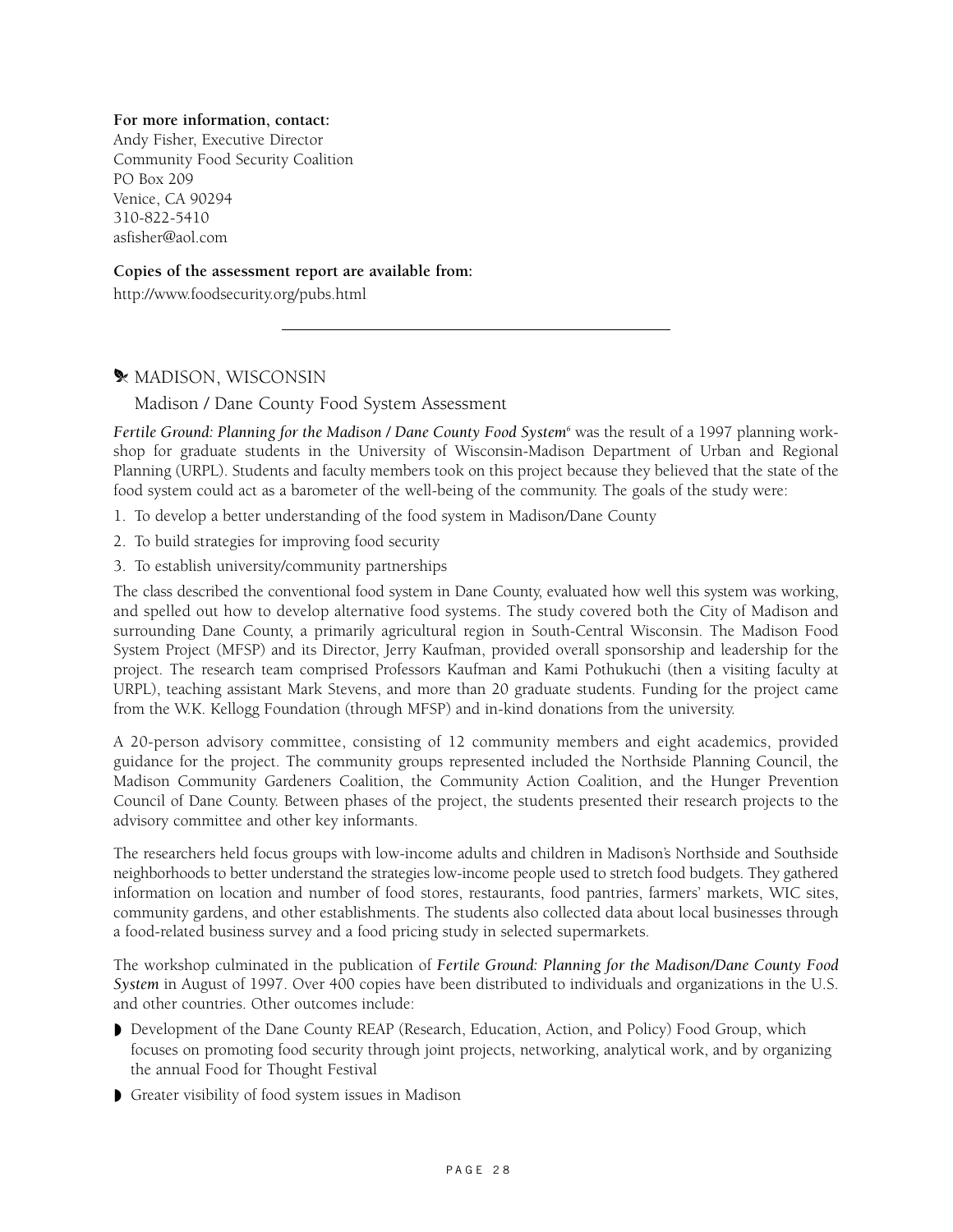

*Source: Stevens and Raja, 2001.7*

The chart compares the food security concerns of and the use of emergency food by homeowners and renters in Madison, Wisconsin. About twice as many renters as owners are concerned about the high cost of food, getting to the store, and having enough to eat.

This chart was excerpted from one of a series of working papers that were developed after the Fertile Ground study, as a way to address questions that were raised but not resolved in that study.

- ◗ Increased networking and contacts among individuals and organizations involved in various aspects of the food system
- ◗ Presentation of a session developed by the faculty instructors and three student researchers at the annual conference of the Wisconsin Chapter of the American Planning Association
- ◗ The start of a Madison Food System Partnership Working Paper Series

#### **For more information, contact:**

Marcia Caton Campbell, Director Madison Food System Project Dept. of Urban and Regional Planning University of Wisconsin - Madison Madison, WI 53706 mcatoncampbe@wisc.edu

#### **Copies of the assessment report are available from:**

Professor Marcia Caton Campbell at the above address for \$10.00. Several working papers from the Madison Food System Project are available at http://www.wisc.edu/mfsp/pubsf/pub.html.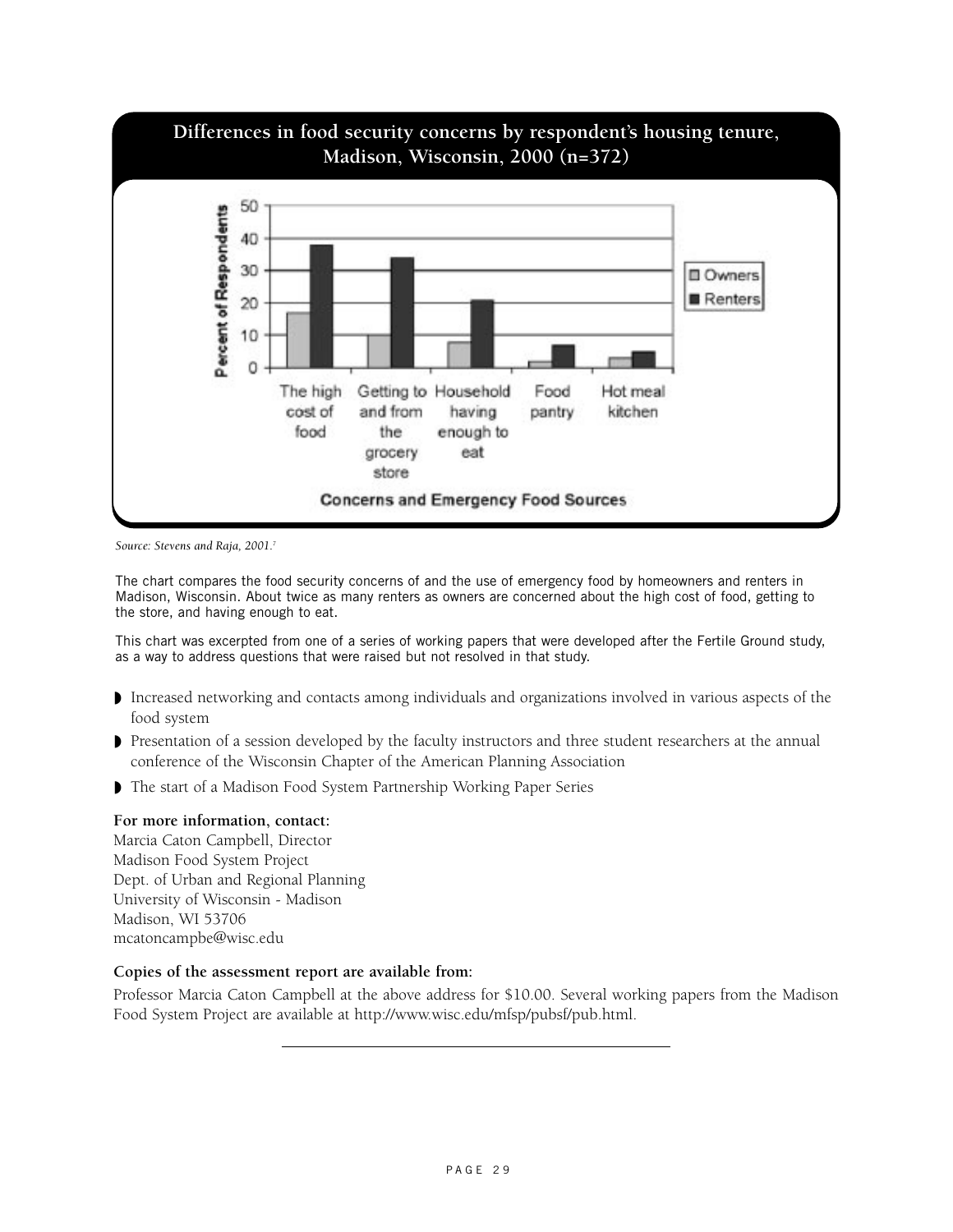#### $\blacktriangleright$  MILWAUKEE, WISCONSIN

Milwaukee Food System Assessment Study

Milwaukee's Food System Assessment Study (FSAS) was a broad, five-year collaborative campaign (1995- 2000). Its goals were:

- 1. To examine the root causes of hunger
- 2. To develop partnerships to promote food security and systemic change in Milwaukee County

An important objective of the study was to create projects that would promote affordable food access while addressing the lack of economic resources that cause families to experience hunger. The study developed a comprehensive picture of food security in Milwaukee and highlighted the links between poverty and food insecurity in the city.

The Hunger Task Force of Milwaukee collaborated with the Center for Urban Initiatives and Research (CUIR) at the University of Wisconsin-Milwaukee to oversee and conduct the research. The Hunger Task Force was the main sponsor, under the leadership of Michael Salinas, then Director of Advocacy. Two researchers from the University of Wisconsin, Olmedo Varela and Stephen Percy, developed the research protocol. These collaborators sought input from the Community Food Security Coalition, Cornell University staff, and local community contacts. Students from the university participated in the third phase of the project (described below).

The Hunger Task Force of Milwaukee established a Food System Advisory Council to guide and review the research and to make recommendations in response to the study's findings. The Council, which met quarterly, represented diverse interests in the food system, among them city and state government, non-profit organizations, food pantries, farmers, community activists, and university staff. For detailed decision-making and coordination of the research, the CUIR and the Hunger Task Force staff conducted planning and operational meetings as needed.

The total budget for the study was close to \$20,000, which included research assistance, printing, and labor. Cash support was provided by the Wisconsin Food System Partnership (\$10,000) and Kraft Foods, Inc. (\$4,500). In-kind support (estimated at \$5,000) included staff time, reduced rates from printers and graphic artists, and university support for survey work and photocopying.

The assessment's target areas were located in the near north and near south sides of Milwaukee, both high poverty areas. Community members participated in telephone surveys and focus groups. Phone surveys were conducted to determine what foods were purchased by residents and where. Focus groups were held with clients at food pantries and meal sites.

The study gathered a broad range of information in four phases. The first phase compiled data on population density, income, race and ethnicity, transportation access, as well as the location of emergency food providers, community gardens, farmers' markets, and other indicators. The second phase collected information on food retailers, including location, food availability, and pricing. The third and fourth phases compiled data from surveys and focus groups on perceptions and experiences of the food system among inner-city individuals and families using emergency food programs.

The study developed a thorough picture of food insecurity in Milwaukee and its relationship to poverty. Researchers found that the number of people living below the poverty line had increased dramatically since 1970, and that demand for emergency and non-emergency food programs exceeded their capacity. They also found that Milwaukee's low-income residents paid more for their groceries and had fewer stores located in their communities. The Hunger Task Force identified strategies for improving food access, promoting economic development, and decreasing poverty. These strategies included promoting public markets, establishing a micro-credit program to help low-income people start food-related enterprises, coordinating transportation routes to grocery stores, developing a food-buying cooperative for small inner city convenience stores, and starting a kitchen incubator for community-based food enterprises.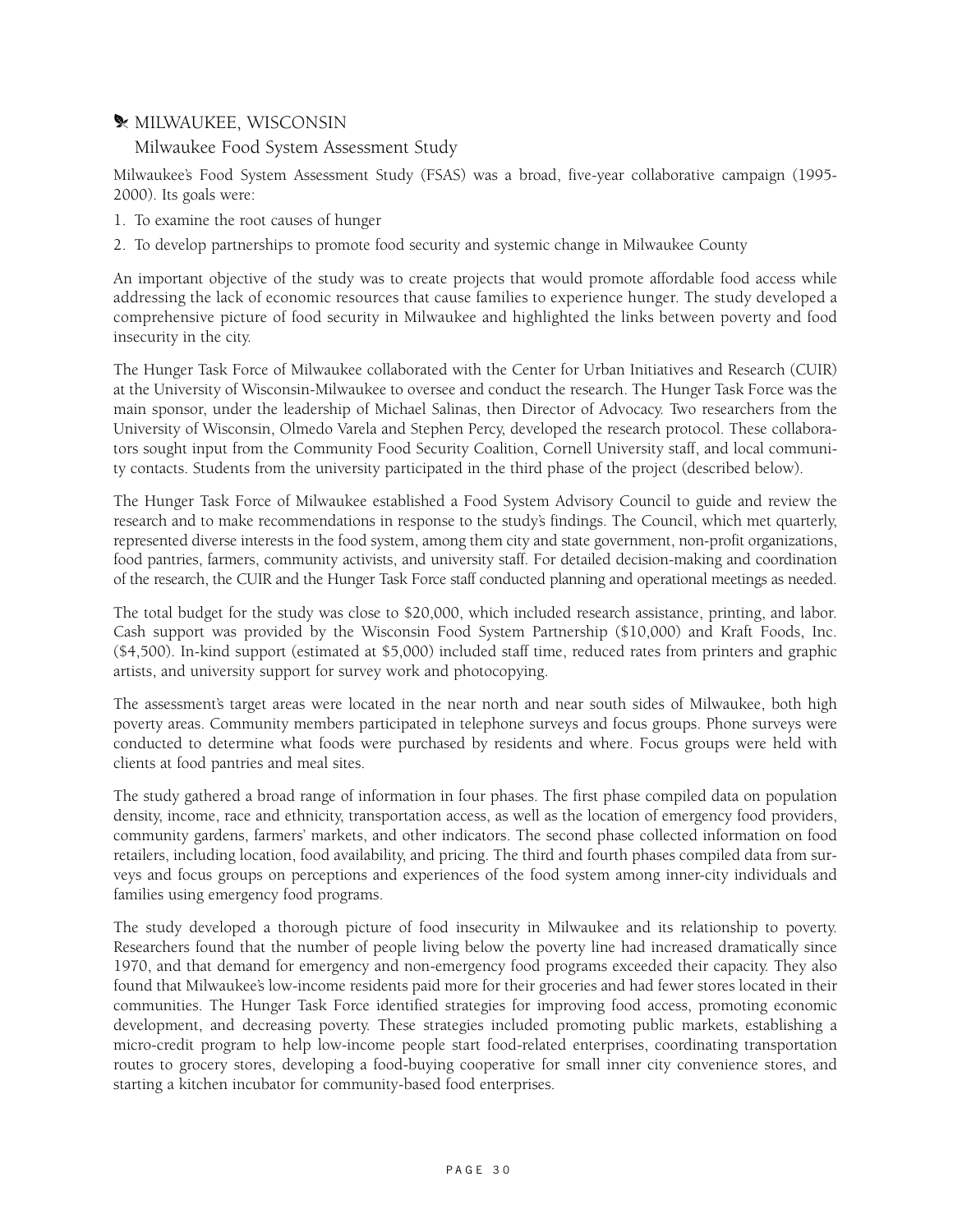# **Problems identified in using "best" stores, Milwaukee, Wisconsin, 1997 (n=514)**

| <b>Responses</b>                 | <b>All Areas</b> |  |
|----------------------------------|------------------|--|
| Distance or transportation       | 40.6%            |  |
| Long lines                       | 25.0%            |  |
| Too crowded                      | 9.4%             |  |
| Items too big                    | 6.3%             |  |
| Child care                       | 3.1%             |  |
| Parking                          | 3.1%             |  |
| Coupon items not available       | 3.1%             |  |
| Not consistent                   | 3.1%             |  |
| Credit card system out of order  | 3.1%             |  |
| Tyme machine out of order        | 3.1%             |  |
| Employee attitudes about coupons | 3.1%             |  |
| Bad neighborhood                 | 3.1%             |  |

Source: Varela, Haider-Markel, and Percy, 1998.<sup>8</sup>

This table reports on the problems respondents (who were randomly selected for a phone survey) had with shopping at stores they considered to be the best for them. Eighty-eight percent of respondents defined "best" stores as large supermarkets with good quality, prices, and variety. By far the most commonly reported problem related to distance and transportation.

Four reports, one for each stage of the study, were published:

- ◗ *Perceptions and Experiences of Consumer Access to Food in Milwaukee's Inner City Neighborhoods8*
- ◗ *Socio-Spatial Relationships and Good Programs in Milwaukee's Food System9*
- ◗ *Comparative Study of Food Pricing and Availability in Milwaukee10*
- ◗ *Food Insecurity in Milwaukee: A Qualitative Study of Pantry and Meal Program Users11*

Other outcomes include:

- ◗ Formation of the Milwaukee Farmers' Market Association to develop and promote new markets in the inner city
- ◗ Development of the Fondy Food Center Project, a \$5 million year-round food center, market, and kitchen incubator
- ◗ Overhaul of the Emergency Food Pantry Network and Community Meal Program Coalition, including new types of technical assistance and guidelines
- ◗ Expansion of the WIC Farmers' Market Nutrition Program to all of Milwaukee's farmers' markets
- ◗ Increased partnerships between the university and non-profit groups, leading to new courses, new research, and greater university involvement in the community

#### **For more information, contact:**

Jon Janowski, Director of Advocacy Hunger Task Force of Milwaukee, Inc. 201 S. Hawley Court Milwaukee, WI 53214 414-777-0483 jon@hungertaskforce.org

#### **Copies of the assessment report are not available at this writing.**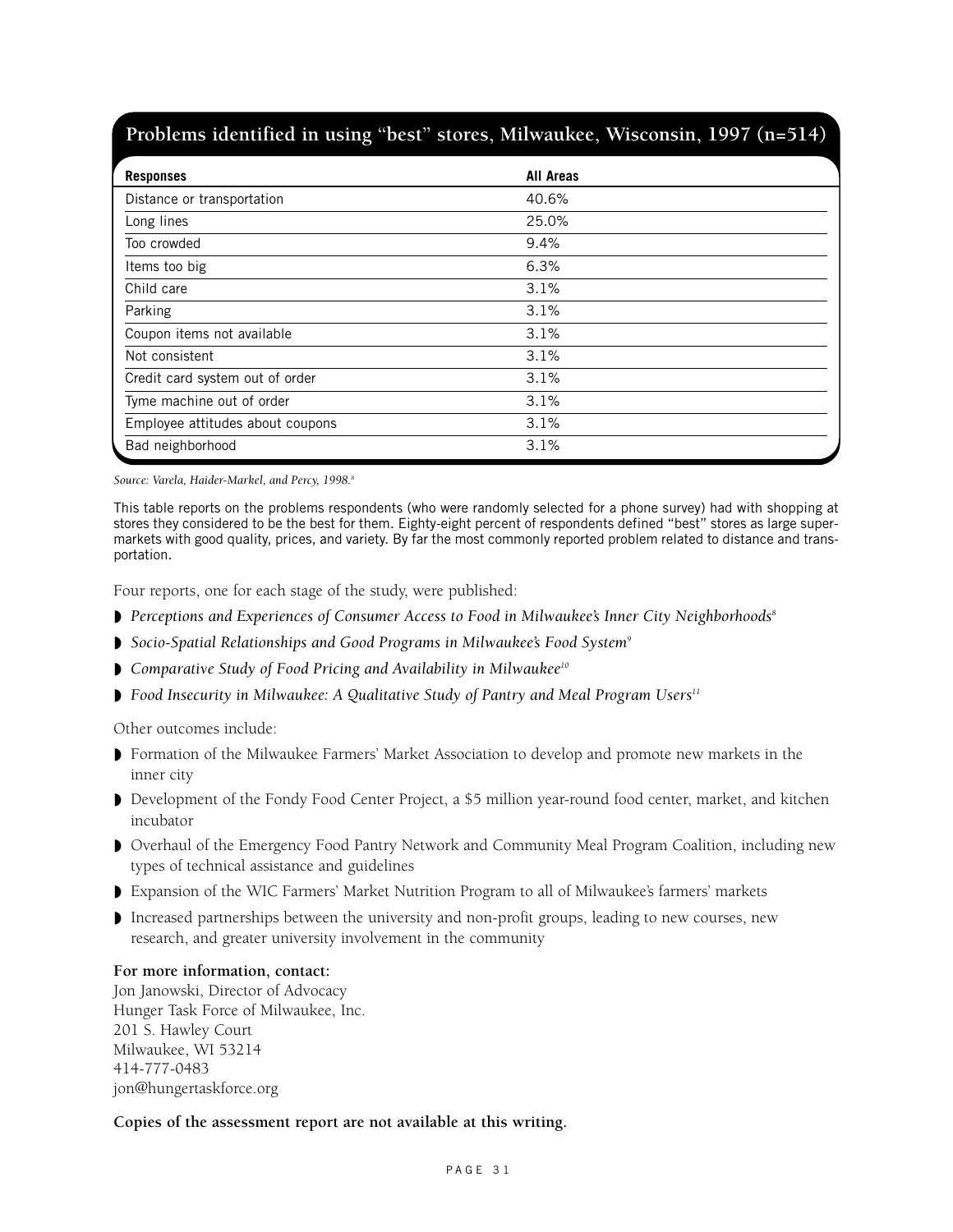|                            | Milwaukee, Wisconsin, 1997 (n=514) |                                |                               |           |                       |
|----------------------------|------------------------------------|--------------------------------|-------------------------------|-----------|-----------------------|
| <b>Item Purchased</b>      | Large<br><b>Stores</b>             | <b>Medium</b><br><b>Stores</b> | <b>Small</b><br><b>Stores</b> | Don't Buy | No<br><b>Response</b> |
| Milk and Dairy Products    | 83.1%                              | 4.7%                           | 9.7%                          | 1.4%      | 1.2%                  |
| Canned Food and Vegetables | 86.2%                              | 6.4%                           | 1.4%                          | 4.9%      | 1.2%                  |
| Fresh Food and Vegetables  | 89.3%                              | 7.4%                           | 0.4%                          | 1.6%      | 1.4%                  |
| Meat                       | 80.9%                              | 13.8%                          | 1.4%                          | 2.3%      | 1.6%                  |
| Frozen Food                | 84.2%                              | 6.6%                           | 1.2%                          | 6.6%      | 1.4%                  |
| Coffee                     | 62.3%                              | 4.7%                           | 4.7%                          | 25.9%     | 2.5%                  |
| <b>Bread</b>               | 73.2%                              | 11.5%                          | 11.9%                         | 1.4%      | 2.1%                  |
| <b>Bakery Items</b>        | 68.5%                              | 8.0%                           | 6.4%                          | 15.2%     | 1.9%                  |
| Beer and Alcohol           | 16.7%                              | 2.3%                           | 14.0%                         | 65.2%     | 1.8%                  |
| Cigarettes                 | 12.3%                              | 1.9%                           | 18.5%                         | 65.4%     | 1.9%                  |
| Ethnic or Specialty Food   | 23.3%                              | 14.0%                          | 1.8%                          | 57.4%     | 3.5%                  |

# **Types of stores where commonly used items are purchased most often,**

Source: Varela, Haider-Markel, and Percy, 1998.<sup>8</sup>

This table reports on the type of stores where 514 respondents most often purchased commonly used items. Store size was defined by examples of specific stores. Corner stores and convenience stores were defined as small. Large stores were used most often for purchasing all products except cigarettes.

#### **W NORTH COUNTRY REGION, NEW YORK**

The North Country Community Food and Economic Security Project

The North Country of New York State spans six counties near the Canadian border. These counties are primarily rural, and agriculture is an integral aspect of the history and identity of the area. Unemployment is roughly twice the state average, and the region faces high rates of poverty and social isolation.

The North Country Community Food and Economic Security Project was conducted between December 1996 and May 1998, with follow-up work still continuing at this writing. The primary goal of the project was to engage and mobilize a broad network of county residents and improve access to healthful, locally produced foods while strengthening the economic viability of regional agriculture.

The project used a community-centered approach to identify residents' key concerns about the food system. A broad range of North Country residents—including dairy farmers, local processors, market managers, local agency staff, religious leaders, teachers, low-income parents, and county legislators—participated in two-day conferences in each county. Participants engaged in a series of open-ended questions, selected by local advisory committees in the search conference model. The search conference is a structured process that engages the community in reviewing the past and present, creating ideal future scenarios, identifying common ground, and developing action plans. Questions included:

- 1. Who's feeding you and what are you eating?
- 2. How can we build a stronger community through better management of local food resources?
- 3. How should our local food system look and work in the next five years?
- 4. How should our local food system work in 2020?

Conference participants also reviewed county-specific data on demographics, health, the economy, agriculture, and food availability. Residents provided qualitative data such as first-person accounts of historical shifts in local agriculture, trends in community development, and changing industries. Additional data were gathered through the workshop evaluation form.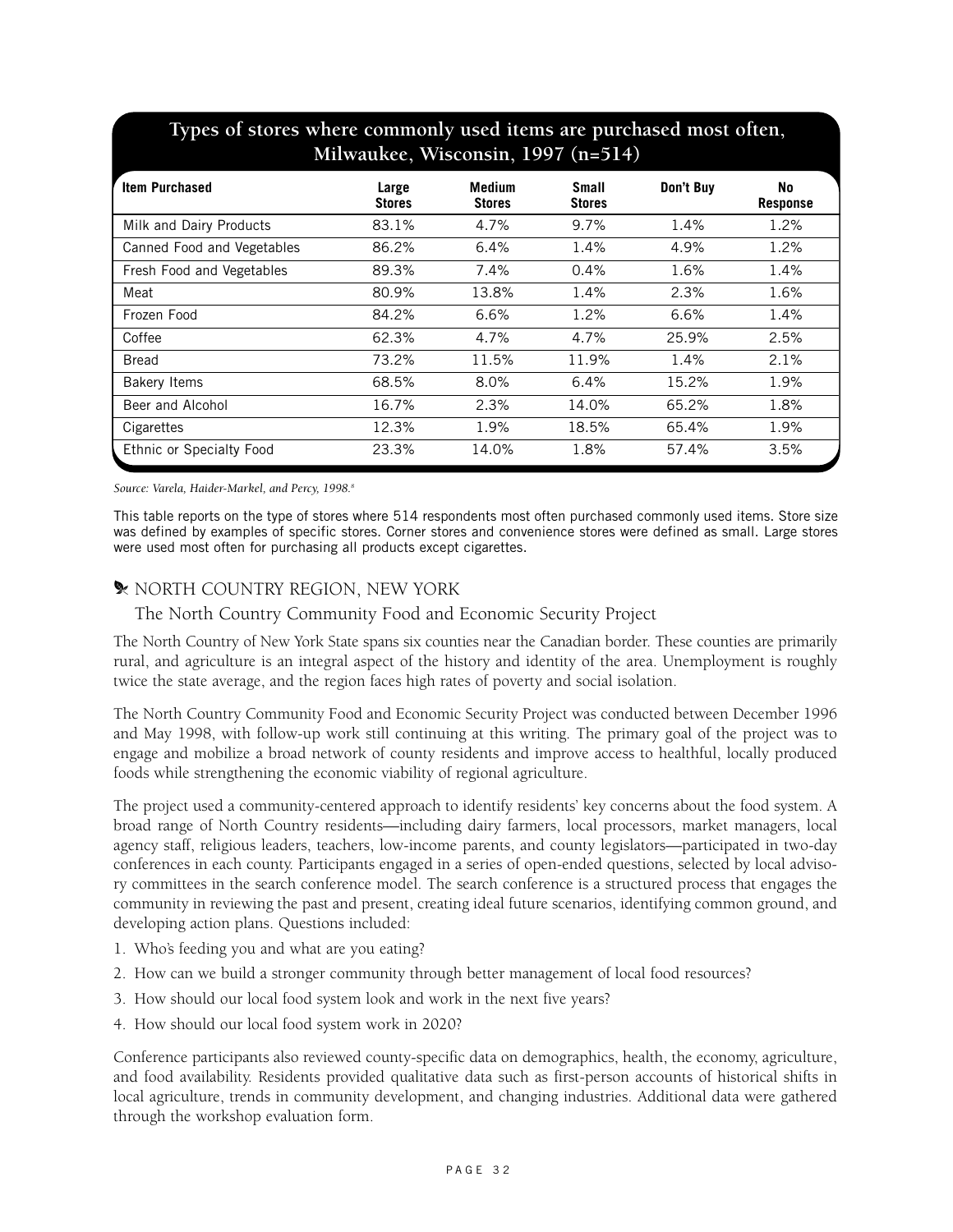The project was implemented through the North Country Community Food and Economic Security Network, which included a small campus-based team in the Division of Nutritional Sciences at Cornell and representatives of the county offices of Cooperative Extension and Community Action Programs in each of the six North Counties. In addition, county representatives from the regional network formed separate advisory committees with local residents to steer each of the county search conferences.

The study was funded by the U.S. Department of Agriculture (USDA) and the Centers for Disease Control and Prevention (CDC). The USDA provided tuition and a stipend for a graduate student and CDC provided a budget of \$184,000 over a two-year period for staff salary, office expenses, search conference fees, and other operating costs. In-kind resources of staff time from Community Action Agencies and facilities and food from Cornell Cooperative Extension amounted to approximately \$4,000 per county.

Outcomes include:

- ◗ Development of a Cornell Cooperative Extension position to continue and further work group efforts started during the conferences
- ◗ Increased networks among community and agency members
- ◗ Creation of a fellowship kitchen to serve all community members including the hungry, elderly, disabled, and single-parent families in Essex County
- ◗ Implementation of a system to provide donations of venison and beef to local food pantries in Lewis and St. Lawrence counties
- ◗ Establishment of a weekly regional farmers' market in Jefferson County
- ◗ Improved food distribution networks between the Community Action Programs of Jefferson County and Franklin County
- ◗ Increased storage and trucking facilities through joint efforts of a Food Security Committee.
- ◗ Numerous publications targeted at a variety of audiences

#### **For more information, contact:**

David Pelletier, Ph.D., Associate Professor of Nutrition Policy Division of Nutritional Sciences 378 MVR Hall Cornell University Ithaca, NY 14853 607-255-1086

**Copies of the assessment report are available from:**  The Journal *Agriculture and Human Values*, Volume 17, Issue 1, 2000*12*.

# **X** SAN FRANCISCO, CALIFORNIA

Youth Envision: Bayview Hunters Point Food Study

The Bayview Hunters Point neighborhood is located in Southeast San Francisco. It is one of the fastest growing and most ethnically diverse areas in the city, and also among the poorest. The goal of the Bayview Hunters Point Food Study was to identify and promote strategies for improving access to nutritious food in the neighborhood, while also providing job training for community trainees and youth interns.

In March 2001 the San Francisco Department of Public Health, Environmental Health Section (EHS) began a partnership in the Bayview Hunters Point neighborhood with a community-based organization, the San Francisco League of Urban Gardeners (SLUG). EHS approached SLUG because they had long been active in urban agriculture and food security projects in this neighborhood. In turn, SLUG engaged in a collaboration with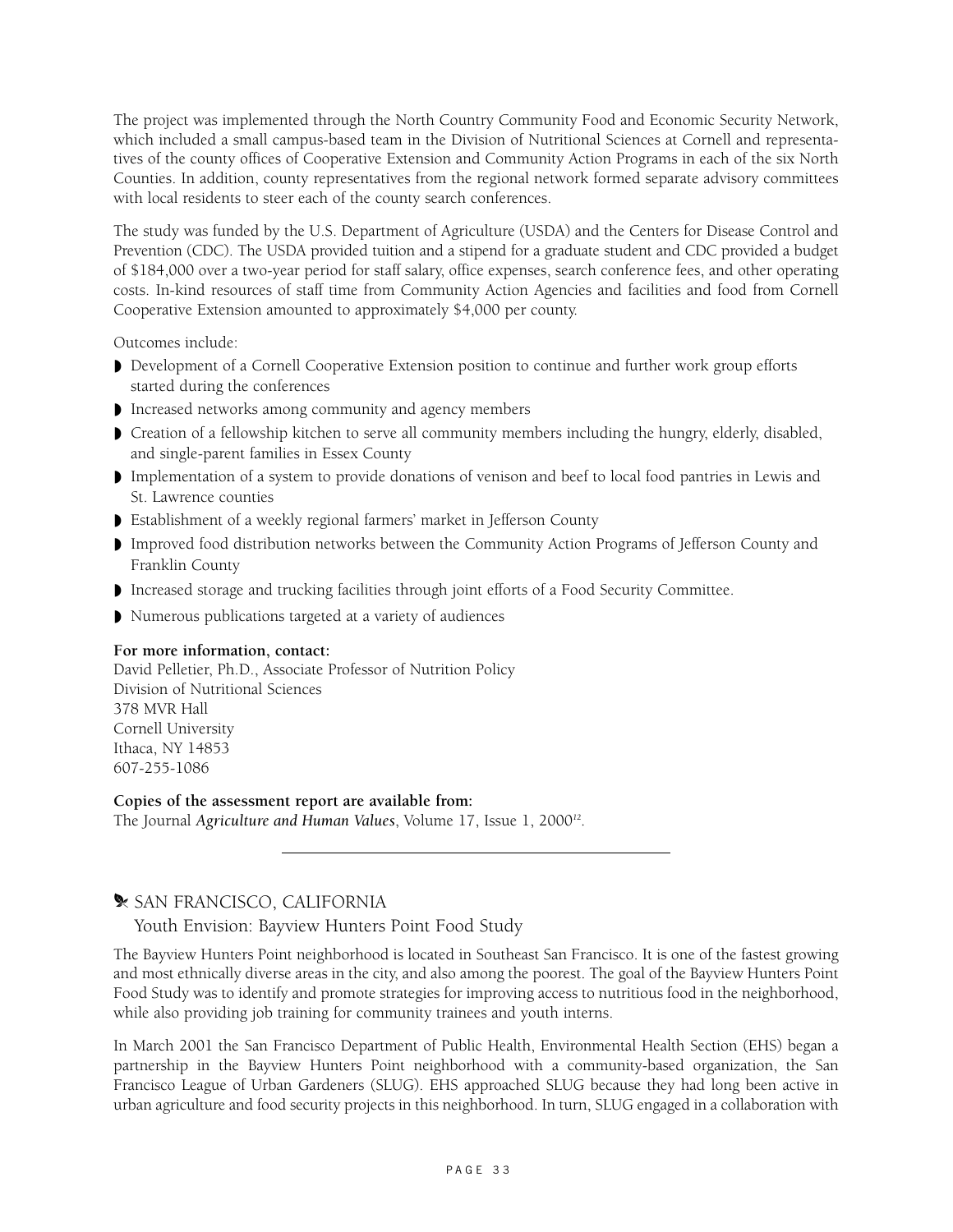Literacy for Environmental Justice (LEJ) to develop a youth program around food security issues in the Bayview Hunters Point. A participatory action model was used to train youth in the skills and resources needed to investigate food security in their neighborhood. EHS provided technical instruction and assistance, as well as support to SLUG and LEJ project staff on action research methods. SLUG and LEJ coordinated the youth interns.

The total budget for the study was approximately \$20,000, plus significant in-kind time from EHS and SLUG's Youth Internship Program. The assessment project was funded by the Department of Public Health, while additional funding for the youth interns was provided by other city agencies. The steering committee consisted of the Director of Urban Agriculture at SLUG and members of the Department of Public Health's Environmental Health and Nutrition Sections. Decisions about data and reports were made by the steering committee.

Project staff working with EHS and the youth participants created a questionnaire focused on identifying ways to increase access to nutritious food. The survey sought information on where people were getting their food, the barriers to purchasing healthy foods, and changes that would help people to purchase healthy foods.

Youth empowerment was a significant aspect of the project. The youth developed their own recommendations, work plan, and deliverables with the help of project staff. The youth program combined learning about the food system with community actions such conducting outreach for a new farmers' market in the neighborhood, and community mapping of food assets. Youth were trained in survey methods, data analysis, health impact assessment, public communications, and other areas. Seventeen youth advocates collected survey responses from more than 280 individuals in their neighborhood. Survey locations included grocery stores, churches, community colleges, a post office, and a fast food restaurant.

The youth then worked with staff to analyze the survey data and create a list of recommendations to improve food access in Bayview Hunters Point. The four strategies identified as most helpful by survey respondents were the following:

- 1. Creation or improvement of a grocery store/supermarket
- 2. Creation of a neighborhood farmers' market



*Source: Bhatia, Calandra, Brainin-Rodriguez, and Jones, 2001.13*

In this project, youth conducted a survey of 283 non-randomly selected residents of Bayview Hunters Point, a neighborhood in San Francisco, and asked what keeps them from purchasing healthful foods. The respondents identified a variety of barriers related to access and availability, food quality and costs, and time constraints.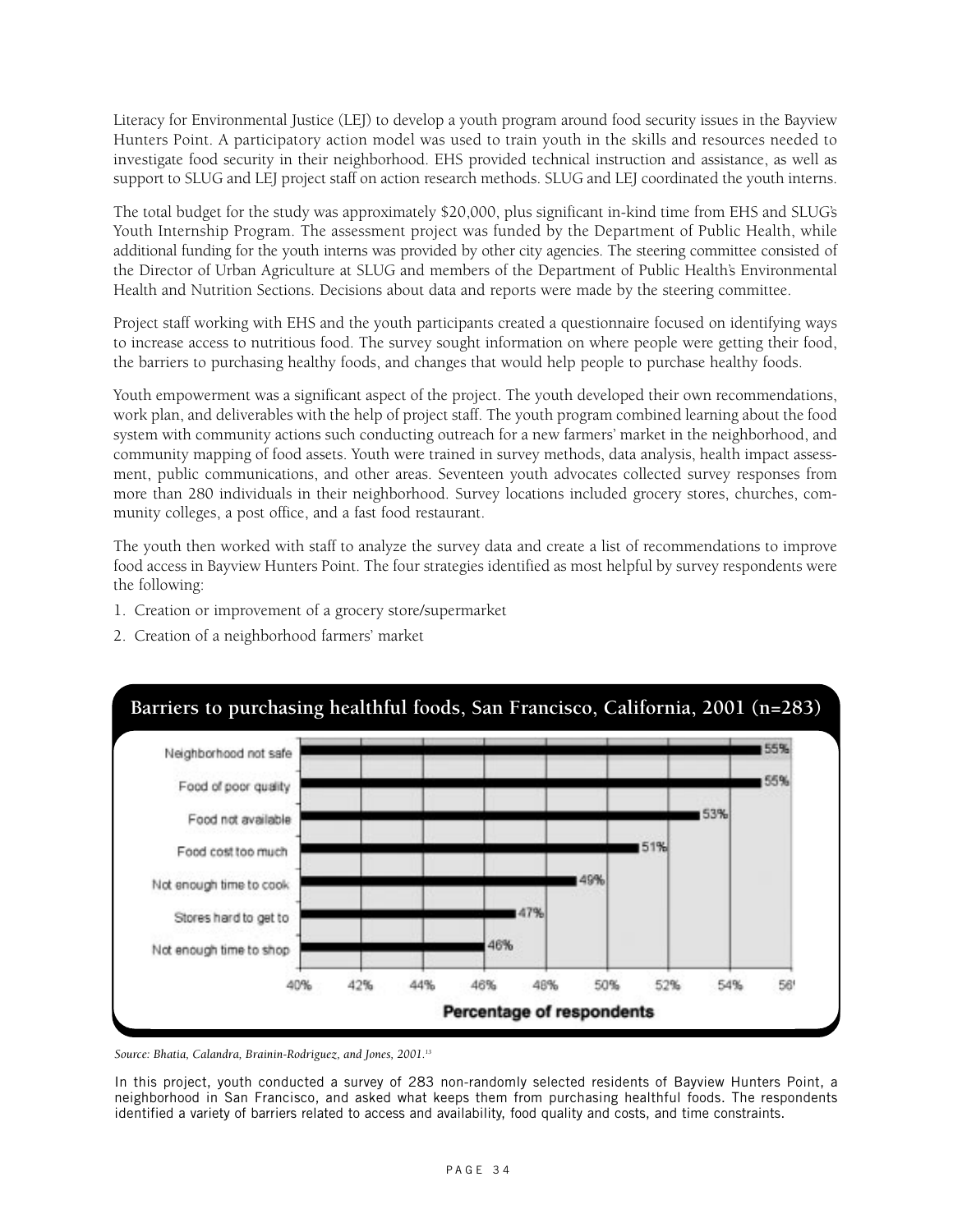- 3. Better quality food on shelves of corner stores
- 4. Healthy fast food retailers

The youth interns shared their research findings widely through meetings and presentations with residents, community organizations, and service providers. At this writing, action plans have been developed for the local farmers' market and corner stores, and a plan for a new or improved grocery store is underway.

Other outcomes include:

- ◗ SLUG youth interns and staff created a new Bayview Community Farmers Market as a community development project. Youth have assisted with outreach, vendor relations, and market operations.
- ◗ Some corner store owners have made a commitment to stock a minimum amount of fresh food. Youth interns have conducted healthy snack taste tests at the farmers' market, and the results have been incorporated into an action plan for the corner stores. The Department of Public Health awarded a \$100,000 grant to the Youth Envision Project to continue the youth work with the corner stores.
- ◗ The city's transit authority agreed to provide new shuttle routes directly from the community to food sources.
- ◗ Neighborhood youth gained new skills and empowerment through job training and by working to educate and serve their community.

#### **For more information, contact:**

Fernando Ona, Health Educator/Medical Anthropologist San Francisco Department of Public Health 1390 Market Street, Suite 822 San Francisco, CA 94102 415-252-3939 fernando.ona@sfdph.org

#### **Copies of the assessment report are not available at this writing.**



*Source: Bhatia, Calandra, Brainin-Rodriguez, and Jones, 2001.13*

In this survey of 283 residents of Bayview Hunters Point (selected non-randomly), respondents were asked which of the above resources would most help them purchase healthful foods. The percentages indicate how many respondents said they would use each resource "sometimes or regularly."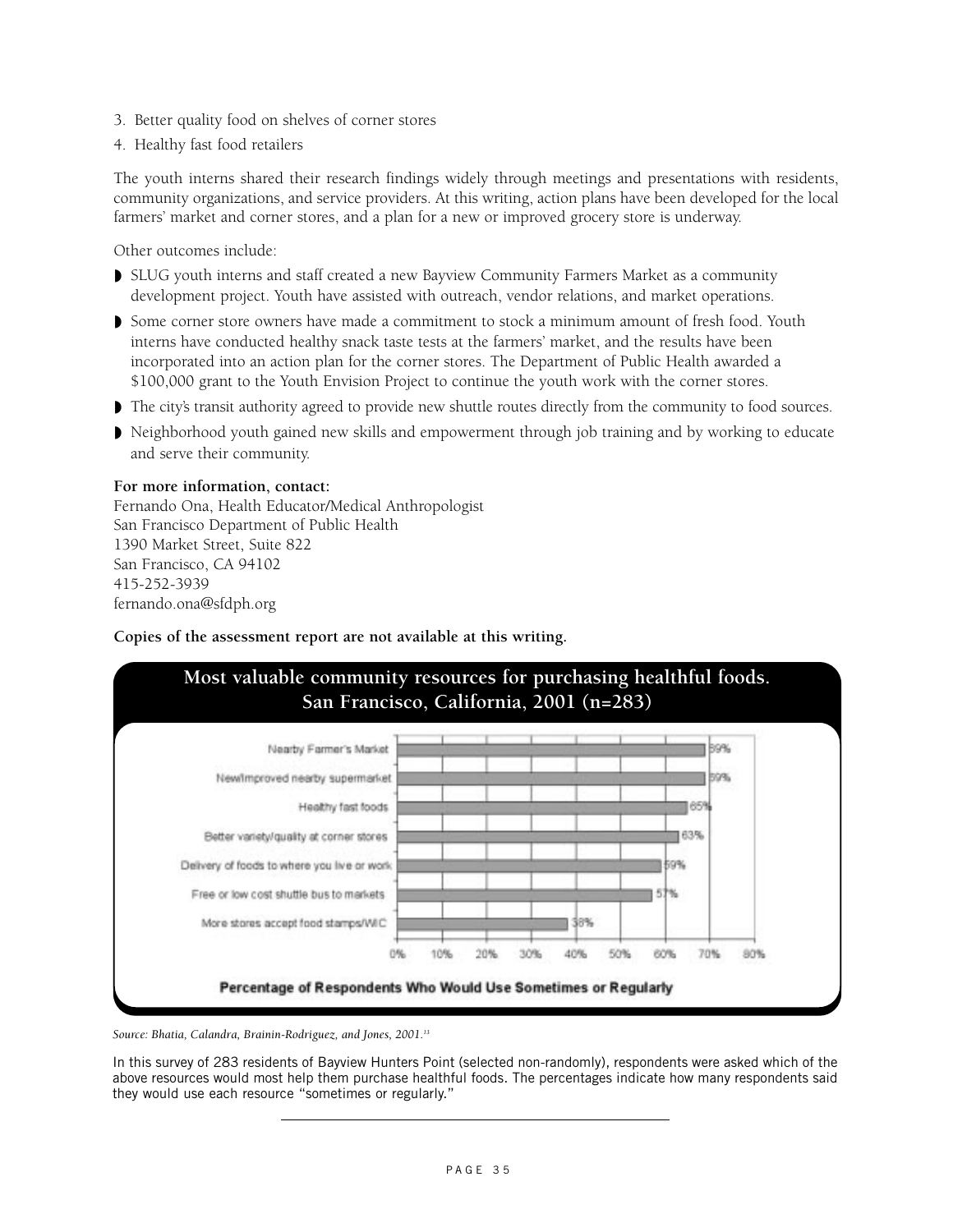#### **W** SOMERVILLE, MASSACHUSETTS

#### Somerville Community Food Assessment

The Somerville Community Food Assessment (SCFA) was a one-year initiative started in late 1999 to take a comprehensive look at food and nutrition resources in the city. The goal was to strengthen planning and policy for community-based food and nutrition resources for low-income residents in Somerville, Massachusetts, a largely working class and ethnically diverse community north of Boston.

The SCFA was sponsored by the Massachusetts Health Research Institute (MHRI) in Boston, working in collaboration with Hugh Joseph at the Tufts University School of Nutrition Science and Policy. It was funded by a \$49,000 Health and Human Services/Community Food and Nutrition Program grant. Two part-time staff and a steering committee of 18 professionals and unaffiliated residents collaborated to collect the data. The organizations involved were principally providers of food and nutrition services in Somerville, including emergency food programs, community gardens, elder services, school food services, public health services, WIC, and Head Start. In addition, there were participants from other social services and from academic institutions (Tufts and University of Massachusetts at Amherst).

The steering committee met monthly and made all major decisions regarding data collection, community input, and determination of needs and responses to them. Subcommittees helped with collecting information, contacting community leaders, and other activities. Staff coordinated activities between meetings, collected data, prepared reports and carried out other administrative tasks; four interns from Tufts University also assisted with activities. Interviews were held with dozens of community leaders and other stakeholders, particularly those representing ethnic communities and the public schools.

A significant component of the Somerville Community Food Assessment was to model participatory food systems planning. Project participants attended a Participatory Action Research workshop to learn how to involve the community in this process. They then met with city agencies and citizens' groups to identify community priorities in relation to food, health, and nutrition. From these meetings, the assessment participants determined that many food and nutrition resources were underutilized due to a lack of awareness about their existence or a lack of understanding of eligibility requirements. As a result, project participants decided to create a guide to food and nutrition resources in Somerville.

Outcomes of the assessment include the following:

- ◗ An extensive community food and nutrition resource guide was published. The 89-page guide lists a wide range of programs and services, primarily targeting low-income and ethnic minority residents. It includes retail food stores, government and private food assistance programs, nutrition and health services, community gardens, farmers' markets, and CSA (Community Supported Agriculture) farms. Several hundred copies were distributed and the guide was posted online (see web address at the end of this case study).
- ◗ A group of organizations, including Head Start and Project Soup, joined together to offer a series of cooking classes for low-income residents through the Operation Frontline program. The group is seeking funds to offer more cooking classes in Somerville.
- ◗ A Community Kitchen Task Force is examining the feasibility of setting up commercial kitchen facilities and resident cooking programs. The group is conducting a focused needs assessment—collecting technical assistance information, surveying potential sites and resident and commercial interest, and determining sponsorship, development costs, and operational strategies.
- ◗ A Public Health Nutrition Task Force was formed after nine months, and now has over 20 participants. It has carried out an extensive strategic planning process and made addressing obesity its primary focus. Additional activities in planning, research, and fundraising for a healthy weight campaign for children are underway.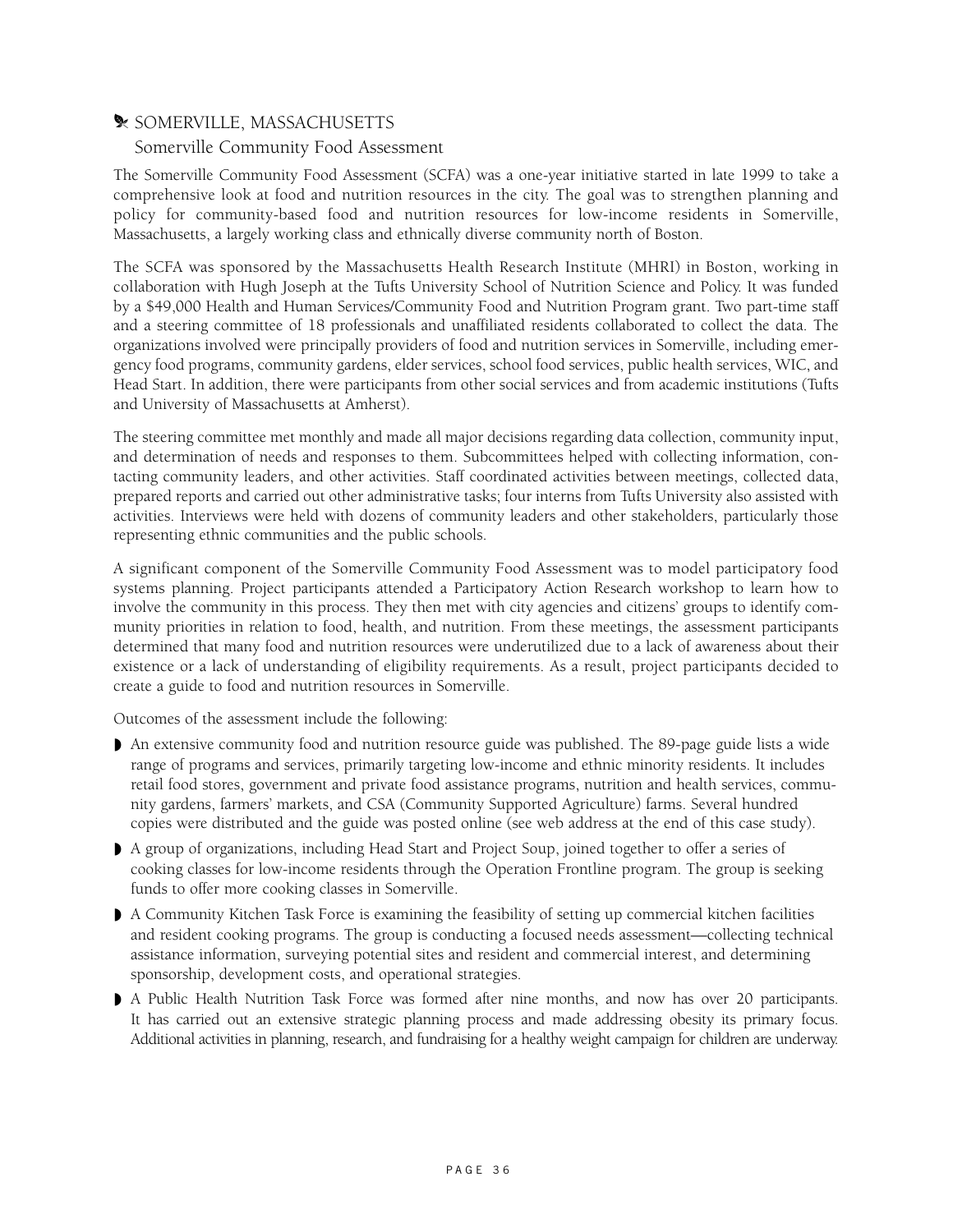#### **For more information, contact:**

Hugh Joseph Friedman School of Nutrition Science and Policy 126 Curtis Street Medford, MA 02155 Hugh.Joseph@tufts.edu

#### **Copies of the assessment report are available from:**

http://nutrition.tufts.edu/publications/somerville/

### **Conclusion**

These case studies are a tribute to the skills and resourcefulness of their organizers, and to the power of the Community Food Assessment approach. The case study groups were successful in organizing assessments, gathering a wide range of data, and using the results to generate tangible outcomes. They demonstrated that assessments in diverse settings can generate a range of powerful results, both tangible outcomes such as new policies and programs, and process benefits such as new partnerships and capacity development. That these results were achieved at a time when almost no guidance or resources were available to support Community Food Assessments is especially remarkable. To us, it is indicative of the depth of concern about local food issues and an optimistic sign of the potentially rich future of this approach to addressing them. Our hope is that this Guide and other emerging resources, along with the growing body of knowledge from assessments that are being conducted, will further support—and speed up!—the development of many more successful Community Food Assessments all over the country.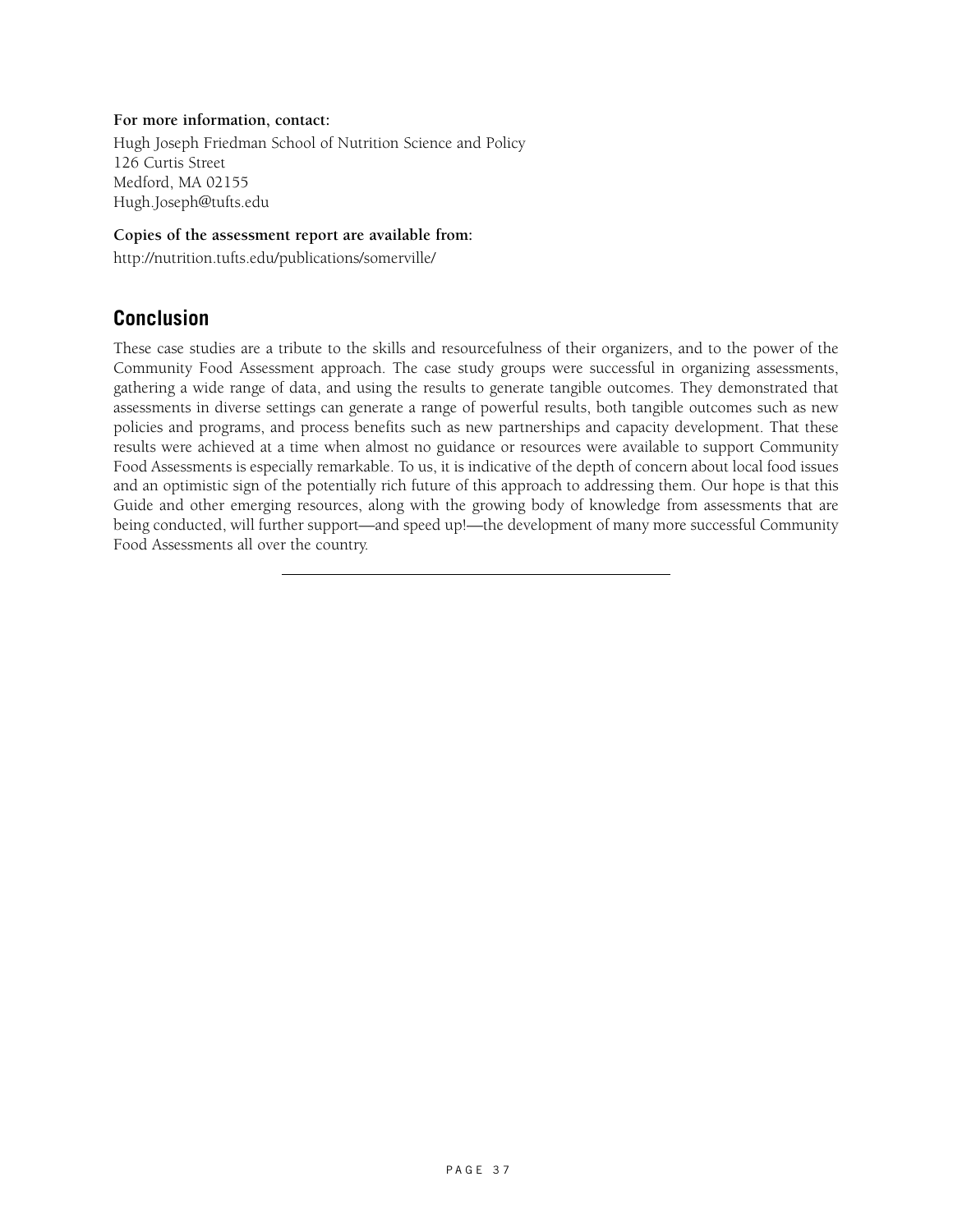| Information Gathered by Assessment Case Study Groups                     |                                   |                           |                               |  |  |  |
|--------------------------------------------------------------------------|-----------------------------------|---------------------------|-------------------------------|--|--|--|
|                                                                          | <b>HIGH</b>                       | <b>LOW</b>                | N <sub>0</sub>                |  |  |  |
| <b>COMMUNITY DEMOGRAPHICS</b>                                            |                                   |                           |                               |  |  |  |
| Broad community demographics                                             | LA, BK, SM, SF, TX                | DT, MD, NY,               | <b>MW</b>                     |  |  |  |
| Population make-up                                                       | DT, LA, NY, BK, SM, SF            | MD, MW, TX                |                               |  |  |  |
| SOCIO-ECONOMIC DEMOGRAPHICS                                              |                                   |                           |                               |  |  |  |
| Incomes, employment, related data                                        | DT, MW, NY, BK,<br>SM, TX         | LA, MD                    | <b>SF</b>                     |  |  |  |
| Focus on low-income/ disadvantaged<br>populations                        | DT, LA, MD, MW,<br>NY, BK, SF, TX | <b>SM</b>                 |                               |  |  |  |
| Hunger/food insecurity                                                   | DT, LA, MD, MW,<br>BK, SF, TX     | NY, SM                    |                               |  |  |  |
| <b>ANTI-HUNGER RESOURCES/SERVICES</b>                                    |                                   |                           |                               |  |  |  |
| Emergency food assistance                                                | DT, LA, MW, NY, SM                | MD, BK, TX                | <b>SF</b>                     |  |  |  |
| Government food assistance                                               | LA, NY, BK, SM                    | DT, MD, MW, TX            | <b>SF</b>                     |  |  |  |
| Other anti-hunger services and                                           | LA, NY, SM                        | MD, MW                    | BK, SF, TX, DT                |  |  |  |
| outreach programs                                                        |                                   |                           |                               |  |  |  |
| PUBLIC HEALTH AND NUTRITION                                              |                                   |                           |                               |  |  |  |
| Diet-related diseases                                                    | DT, LA, NY, SM, SF                | SM, TX                    | MD, MW, BK                    |  |  |  |
| Community public health                                                  | NY, SF, TX                        | LA, MD, SM                | MW, BK                        |  |  |  |
| Quality of diets / nutritional status                                    | SF, NY, BK, TX                    | DT, LA, MD, MW, SM        |                               |  |  |  |
| Exercise, lifestyle habits                                               | NY, SM                            | <b>SM</b>                 | DT, LA, MD, MW,<br>BK, SF, TX |  |  |  |
| <b>CONVENTIONAL FOOD SYSTEM</b>                                          |                                   |                           |                               |  |  |  |
| Broad food system characteristics                                        | DT, LA, MD, MW,<br>NY, BK, SF, TX |                           | <b>SM</b>                     |  |  |  |
| Retail food sector data                                                  | DT, LA, MD, MW,<br>BK, SM, SF, TX | <b>NY</b>                 |                               |  |  |  |
| Wholesale, other food system data                                        | DT, LA                            | MD, NY, BK, SM,<br>SF, TX | MW                            |  |  |  |
| Restaurants/institutional food<br>service data                           | DT, BK, SF, TX                    | MD, MW, NY                | LA, SM                        |  |  |  |
| COMMUNITY-BASED AND/OR LOCAL FOOD SYSTEMS                                |                                   |                           |                               |  |  |  |
| Local/regional agriculture-status                                        | DT, MD, NY, BK,<br>SF, TX         | LA, MW                    | <b>SM</b>                     |  |  |  |
| Local/regional agriculture links<br>to community (e.g. CSA's, farm mkts) | LA, MD, NY, BK,<br>SM, SF, TX     | DT, MW                    |                               |  |  |  |
| Community-based food production<br>(e.g. gardens)                        | DT, LA, MD, BK,<br>SM, TX         | MW, NY, SF                |                               |  |  |  |
| INFRASTRUCTURE/TRANSPORTATION                                            |                                   |                           |                               |  |  |  |
| Public transportation access                                             | DT, LA, MW, NY,<br>SM, TX         | MD, SM, SF                | <b>BK</b>                     |  |  |  |
| Vehicle access                                                           | DT, LA, MW, TX                    | MD, SF, NY                | BK, SM                        |  |  |  |
| Comprehensive transportation access                                      | DT, TX                            | NY, SM                    | LA, MD, MW, BK                |  |  |  |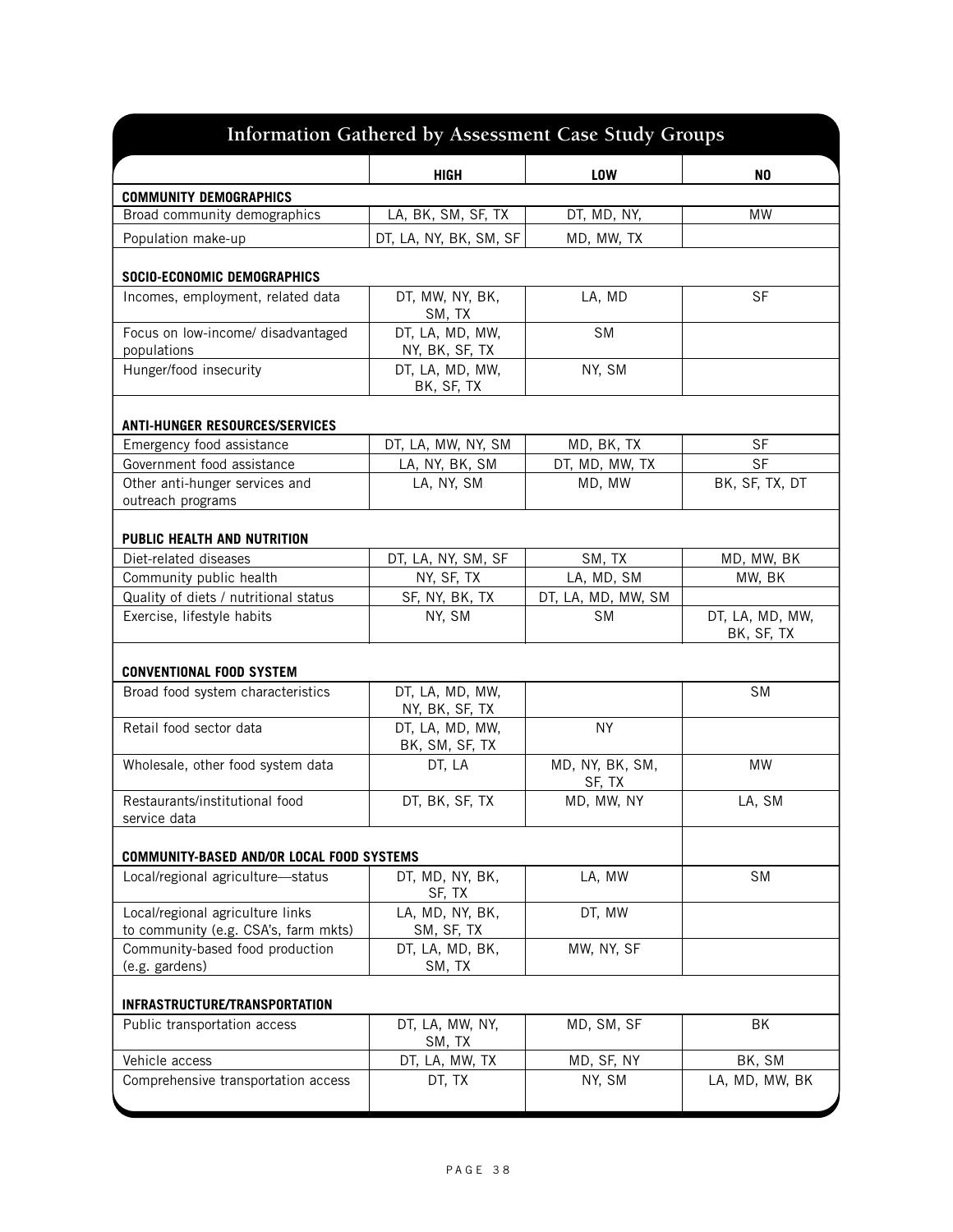| Information Gathered by Assessment Case Study Groups - continued: |                    |                    |                                   |
|-------------------------------------------------------------------|--------------------|--------------------|-----------------------------------|
|                                                                   | <b>HIGH</b>        | <b>LOW</b>         | N <sub>0</sub>                    |
| <b>COMMUNITY ORGANIZATIONS / INSTITUTIONS</b>                     |                    |                    |                                   |
| Community institutional resources (broad)                         | ВK<br>SF, TX       | MD, MW, NY, SM,    | DT, LA                            |
| Community leadership and power                                    | <b>SF</b>          | MD, NY, BK, SM, TX | DT, LA, MW                        |
| Labor issues, roles                                               |                    | LA                 | DT, MD, MW, NY,<br>BK, SM, SF, TX |
| <b>COMMUNITY FOOD HEALTH AND NUTRITION RESOURCES</b>              |                    |                    |                                   |
| Health/nutrition outreach/referral services                       | MW, NY, BK, SM, SF | MD, TX             | DT, LA                            |
| Food / nutrition related projects                                 | MW, NY, BK, SM, SF | LA, TX, DT         | <b>MD</b>                         |
| <b>COMMUNITY DEVELOPMENT / ECONOMIC</b>                           |                    |                    |                                   |
| Food system related (business, job training)                      | DT, MD, NY, BK, TX | LA, SM, SF         | <b>MW</b>                         |
| <b>ENVIRONMENTAL (FOOD SYSTEM RELATED ISSUES)</b>                 |                    |                    |                                   |
| Waste disposal, recycling, composting                             | <b>MD</b>          | NY, BK, SM, SF     | DT, LA, MW, TX                    |
| Water quality                                                     |                    | MD, NY, SM         | DT, LA, MW, BK,<br>SF, TX         |
| Land contamination, hazardous waste                               |                    | MD, NY             | DT, LA, MW, BK,<br>SM, SF, TX     |
| Open space, land use or access                                    | DT, BK, TX         | LA, MD, NY, SM, SF | <b>MW</b>                         |
| <b>POLICY</b>                                                     |                    |                    |                                   |
| Legislation, funding, regulations                                 | LA, NY, TX         | MD, BK, SM         | DT, MW, SF                        |
| <b>MEDIA</b>                                                      |                    |                    |                                   |
| Coverage of issues, food ads, etc.                                | DT                 | MD, NY, SM         | LA, BK, SF, TX                    |
| ANY OTHER DATA                                                    |                    |                    |                                   |
| Hunting, fishing and trapping licenses /<br>game deer take        |                    | NY.                | SF, TX                            |
| Physical activity resources                                       | <b>SM</b>          |                    | SF, TX                            |

#### **KEY**

- **BK:** Berkeley Community Food Assessment, Berkeley, CA
- **DT:** Detroit Food System Assessment, Detroit, MI
- **LA:** Seeds of Change Food System Assessment, Los Angeles, CA
- **MD:** Madison/Dane County Food System Assessment, Madison, WI
- **MW:** Milwaukee Food System Assessment Study, Milwaukee, WI
- **NY:** The North Country Community Food and Economic Security Project, NY
- **SF:** Youth Envision: Bayview Hunters Point Food Study, San Francisco, CA
- **SM:** Somerville Community Food Assessment, Somerville, MA
- **TX:** Access Denied: An Analysis of Food Access in East Austin, Austin, TX

*Note: This table was assembled based on information provided by case study contacts. Not all rows contain information related to all cases because of incomplete responses.*